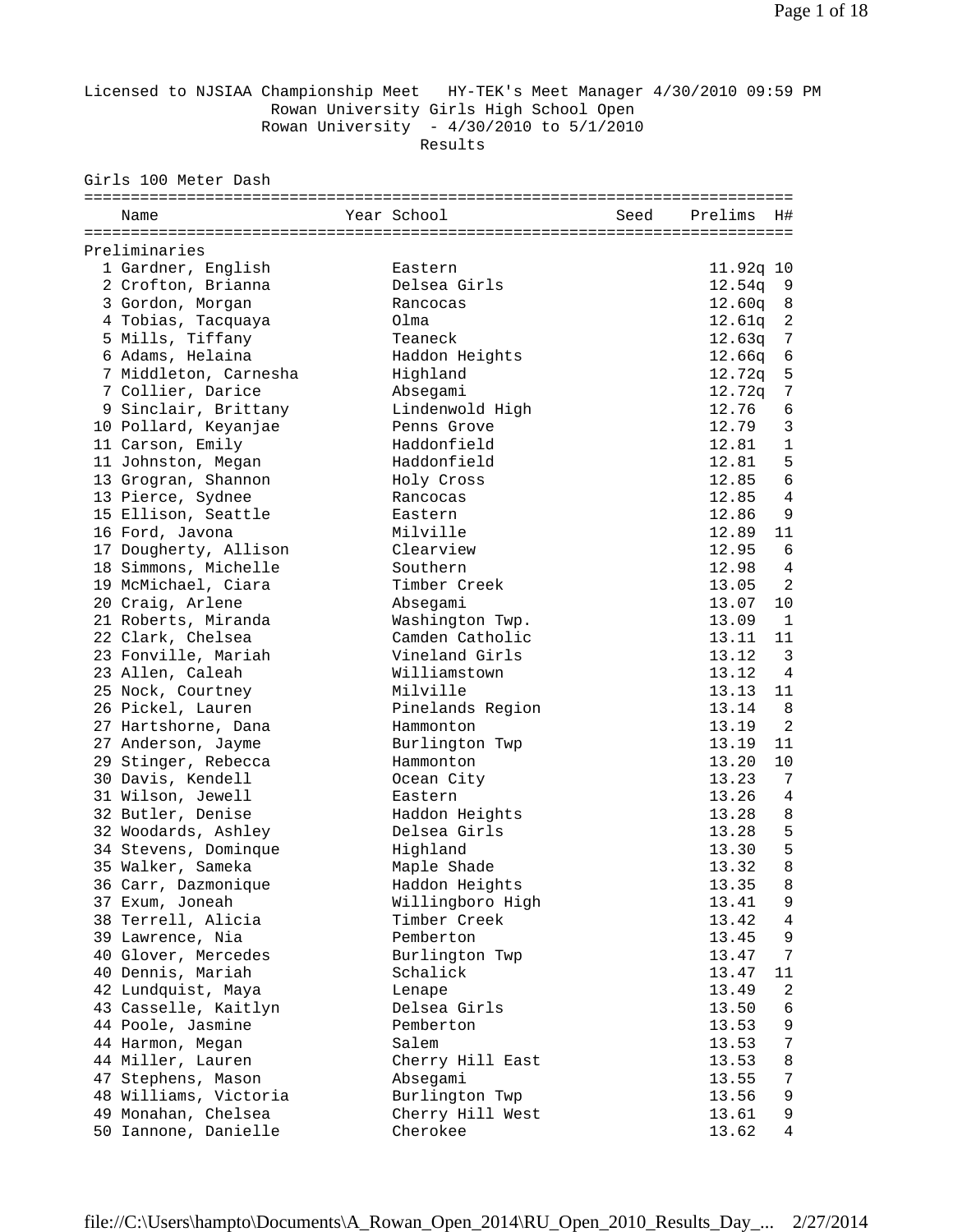|        | 51 Fiore, Catherine                     | Paul Vi-Haddonfi |         | 13.64          | 10             |
|--------|-----------------------------------------|------------------|---------|----------------|----------------|
|        | 52 Bottinelli, Bridgette                | Moorestown HS    |         | 13.65          | 10             |
|        | 52 Mendez, Ciara                        | Willingboro High |         | 13.65          | 2              |
|        | 54 Turnquist, Charity                   | Rancocas         |         | 13.66          | 1              |
|        | 55 Wilson, Crystal                      | Pennsauken Girls |         | 13.67          | 5              |
|        | 56 Green, Alicia                        | Cherokee         |         | 13.68          | $\epsilon$     |
|        |                                         |                  |         |                |                |
|        | 57 Brown, Alexis                        | Timber Creek     |         | 13.69          | $\overline{7}$ |
|        | 58 Davis, Lamiyah                       | Camden           |         | 13.71          | $\mathbf{3}$   |
|        | 58 Peluso, Allison                      | Moorestown HS    |         | 13.71          | 6              |
|        | 60 Smith, Gwen                          | Sterling Girls T |         | 13.76          | 10             |
|        | 60 Ruffin, Sidney                       | Moorestown HS    |         | 13.76          | 5              |
|        | 62 Whaley, Quadaysha                    | Camden           |         | 13.79          | 4              |
|        | 63 Stanford, Latoya                     | Woodstown        |         | 13.80          | 10             |
|        | 64 Jernee, Jackie                       | Ocean City       |         | 13.81          | 4              |
|        | 65 Bailey, Tiffany                      | Teaneck          |         | 13.86          | 3              |
|        |                                         |                  |         |                |                |
|        | 66 Patterson, Tavonja                   | Salem            |         | 13.95          | 10             |
|        | 67 Montague, Olivia                     | Cherokee         |         | 13.97          | 8              |
|        | 68 Bostic, Sabrina                      | Winslow Township |         | 13.98          | 1              |
|        | 69 Slaughter, Colleen                   | Ocean City       |         | 14.01          | 2              |
|        | 70 Speller, Kimesha                     | Paul Vi-Haddonfi |         | 14.05          | 1              |
|        | 71 Handy, Vivian                        | Milville         |         | 14.07          | 11             |
|        | 72 Zucca, Emily                         | Woodstown        |         | 14.11          | 3              |
|        | 73 Britt, Savannah                      | Paul Vi-Haddonfi |         | 14.18          | 8              |
|        | 74 Brown, Diamond                       | Lindenwold High  |         | 14.20          | 2              |
|        |                                         |                  |         |                |                |
|        | 75 Kursewixz, Christina                 | Clearview        |         | 14.24          | 11             |
|        | 76 Jelks, Kiara                         | Lenape           |         | 14.28          | 7              |
|        | 76 Goodfellow, Kristen                  | Bordentown       |         | 14.28          | $\overline{c}$ |
|        | 78 Matthews, Alexsandria                | Lindenwold High  |         | 14.31          | $\mathfrak{Z}$ |
|        | 79 Steward, Kiera                       | Highland         |         | 14.35          | 3              |
|        | 80 Anderson, Toni                       | Pemberton        |         | 14.42          | 5              |
|        | 81 Dickerson, Leah                      | Woodrow Wilson   |         | 14.61          | 9              |
|        | -- Faruqharson, Gabrielle               | Williamstown     |         | DQ.            | 3              |
|        |                                         |                  |         |                |                |
|        | Girls 100 Meter Dash                    |                  |         |                |                |
|        |                                         |                  |         |                |                |
|        |                                         |                  |         |                |                |
|        | Name                                    | Year School      | Prelims | Finals         |                |
|        |                                         |                  |         |                |                |
|        |                                         |                  |         |                |                |
| Finals |                                         |                  |         |                |                |
|        | 1 Gardner, English                      | Eastern          | 11.92   | 11.87          |                |
|        |                                         |                  |         |                |                |
|        | 2 Crofton, Brianna                      | Delsea Girls     | 12.54   | 12.52          |                |
|        | 3 Gordon, Morgan                        | Rancocas         | 12.60   | 12.60          |                |
|        | 4 Mills, Tiffany                        | Teaneck          | 12.63   | 12.72          |                |
|        | 5 Middleton, Carnesha                   | Highland         | 12.72   | 12.75          |                |
|        | 6 Adams, Helaina                        | Haddon Heights   | 12.66   | 12.80          |                |
|        | 7 Collier, Darice                       | Absegami         | 12.72   | 13.09          |                |
|        | 8 Tobias, Tacquaya                      | Olma             | 12.61   | 21.92          |                |
|        |                                         |                  |         |                |                |
|        | Girls 200 Meter Run                     |                  |         |                |                |
|        |                                         |                  |         |                |                |
|        | Name                                    | Year School      | Seed    | Finals         | H#             |
|        |                                         |                  |         |                |                |
|        |                                         |                  |         |                |                |
|        | 1 Gardner, English                      | Eastern          |         | 24.28          | 11             |
|        | 2 Brown, Michelle                       | Seneca           |         | 25.25          | 11             |
|        | 3 Farugharson, Gabrielle                | Williamstown     |         | 25.42          | 11             |
|        | 4 Pollard, Keyanjae                     | Penns Grove      |         | 26.23          | 10             |
|        | 5 Gordon, Morgan                        | Rancocas         |         | 26.33          | 11             |
|        | 6 Mutazz, Tiye Saran                    | Willingboro High |         | 26.38          | 11             |
|        | 7 Kennedy, Kimberly                     | Cinnaminson      |         | 26.49          | - 9            |
|        |                                         | Eastern          |         |                | 11             |
|        | 8 Ellison, Seattle<br>9 Johnston, Megan | Haddonfield      |         | 26.56<br>26.58 | 10             |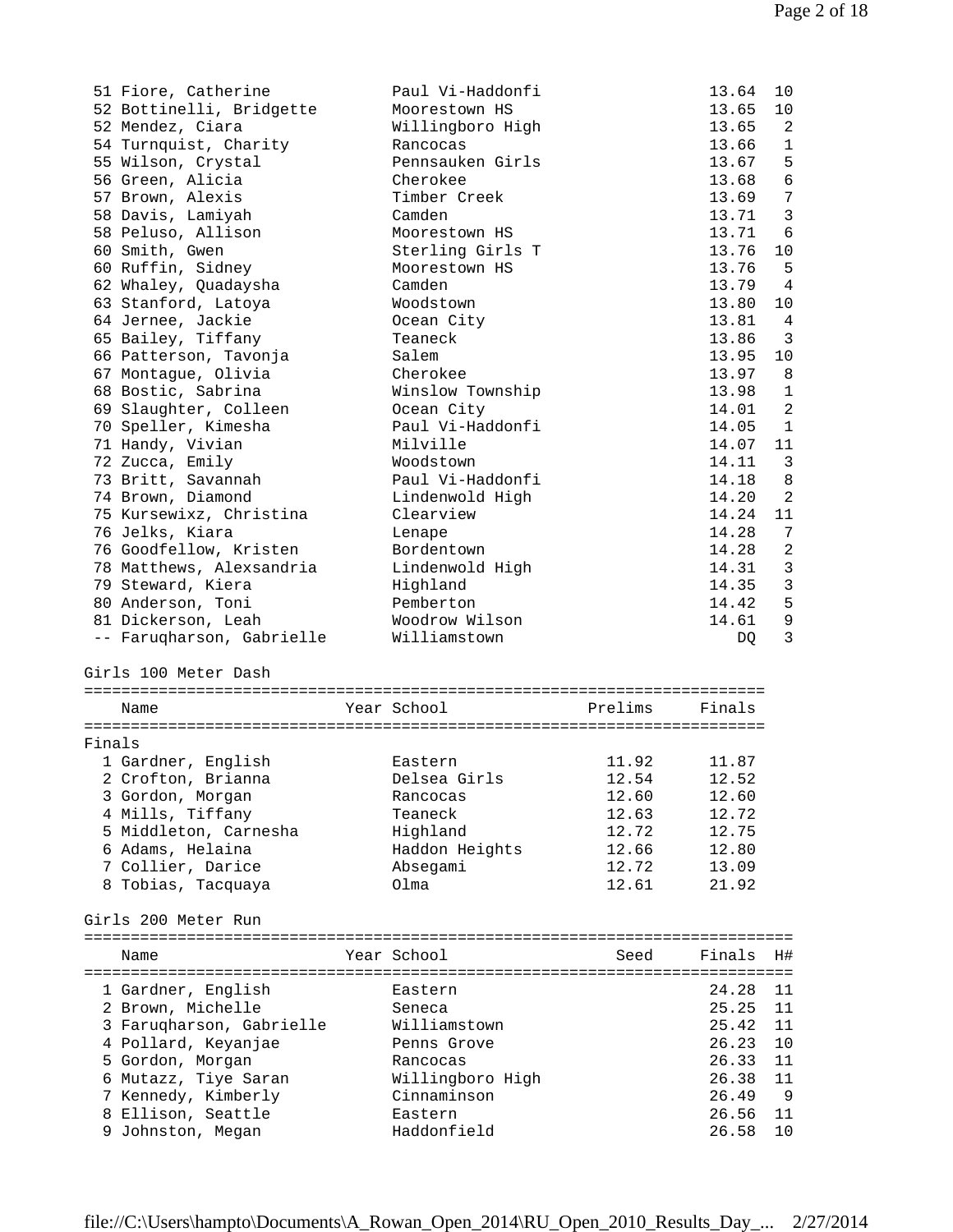| 10 Clement, Stephainie   | Willingboro High | 26.65 | 11                      |
|--------------------------|------------------|-------|-------------------------|
| 11 Crawford, Tiana       | Lindenwold High  | 26.67 | 9                       |
| 11 Clark, Eleanor        | Camden           | 26.67 | 10                      |
| 13 Junaid, Serifat       | Camden Catholic  | 26.75 | 6                       |
| 14 Stewart, Caela        | Eastern          | 26.86 | 8                       |
| 15 Simmons, Michelle     | Southern         | 27.01 | 9                       |
| 16 Clark, Chelsea        | Camden Catholic  | 27.03 | $\sqrt{6}$              |
| 17 Smith, Chanele        | Bridgeton        | 27.04 | $\mathsf 9$             |
| 18 Childers, Javon       | Bridgeton        | 27.06 | $\mathsf 9$             |
| 19 Williams, Shailah     | Pemberton        | 27.11 | 7                       |
| 20 Dougherty, Allison    | Clearview        | 27.13 | $\epsilon$              |
| 21 Mason, Lennirra       | Absegami         | 27.19 | 8                       |
| 22 Pierce, Sydnee        | Rancocas         | 27.22 | 10                      |
| 23 McMichael, Ciara      | Timber Creek     | 27.27 | 7                       |
| 24 Schneeweis, Shelby    | Cherokee         | 27.34 | 5                       |
| 25 Fyffe, Dayna          | Williamstown     | 27.38 | $\epsilon$              |
| 26 Redd, Nadajia         | Woodrow Wilson   | 27.54 | 8                       |
| 27 Williams, Dominique   | Rancocas         | 27.56 | 8                       |
| 28 Allen, Caleah         | Williamstown     | 27.61 | 6                       |
| 29 Baker, Caitlyn        | Delsea Girls     | 27.63 | 10                      |
| 29 Exum, Joneah          | Willingboro High | 27.63 | 8                       |
| 31 Lundquist, Maya       | Lenape           | 27.72 | 9                       |
| 32 Carr, Dazmonique      | Haddon Heights   | 27.80 | 9                       |
| 33 Johnson, Lea          | Highland         | 27.95 | $\overline{7}$          |
| 34 DeMarco, Jaimie       | Cherokee         | 28.12 | 5                       |
| 35 Kerr, Carlisse        | Vineland Girls   | 28.15 | $\sqrt{6}$              |
| 36 Brown, Alexis         | Timber Creek     | 28.19 | $\overline{4}$          |
| 37 Lawrence, Nia         | Pemberton        | 28.22 | 6                       |
| 38 Miller, Lauren        | Cherry Hill East | 28.23 | $\mathbf 1$             |
| 39 Bullock, Deja         | Triton           | 28.32 | 6                       |
| 40 Dendrinos, Eleni      | Schalick         | 28.34 | 5                       |
| 41 Byrd, Asia            | Delsea Girls     | 28.35 | $\overline{4}$          |
| 42 Ferrel, Janay         | Teaneck          | 28.37 | 9                       |
| 43 Palkovicz, Rebecca    | Cherokee         | 28.48 | $\overline{4}$          |
| 44 Peluso, Allison       | Moorestown HS    | 28.59 | 3                       |
| 45 Goode, Asja           | Willingboro High | 28.61 | 11                      |
| 46 Lloyd, Andreya        | Lindenwold High  | 28.62 | 8                       |
| 47 Bailey, Tiffany       | Teaneck          | 28.67 | 8                       |
| 48 Whaley, Quadaysha     | Camden           | 28.68 | 3                       |
| 49 Roberts, Cynthia      | Lenape           | 28.71 | 5                       |
| 50 Jelks, Kiara          | Lenape           | 28.77 | 4                       |
| 51 Johnson, Kepreecia    | Woodrow Wilson   | 28.91 | 7                       |
| 52 Havelow, Janaishia    | Delsea Girls     | 28.92 | 5                       |
| 53 Handy, Vivian         | Milville         | 28.93 | 7                       |
| 54 Randall, Shakeria     | Camden           | 29.01 | $\mathbf{1}$            |
| 55 Haynes, Nicole        | Moorestown HS    | 29.14 | 2                       |
| 56 Bealor, Grace         | Haddonfield      | 29.15 | $\mathbf{1}$            |
| 57 Schenker, Alysha      | Bordentown       | 29.31 | 5                       |
| 58 Bottinelli, Bridgette | Moorestown HS    | 29.42 | 4                       |
| 59 Lancer, Erica         | Highland         | 29.44 | 3                       |
| 60 Hason, LaQuannah      | Timber Creek     | 29.50 | $\mathfrak{Z}$          |
| 61 La Point, Christine   | Seneca           | 29.55 | $\sqrt{4}$              |
| 62 Davies, Rebecca       | Seneca           | 29.57 | 7                       |
| 63 Owens, Shaunice       | Absegami         | 29.66 | 3                       |
| 64 Goodfellow, Kristen   | Bordentown       | 29.68 | 4                       |
| 65 Bey, Jaleela          | Winslow Township | 29.76 | 7                       |
| 66 Donegan, Colleen      | Paul Vi-Haddonfi | 29.82 | 2                       |
| 67 Garretson, Jessica    | Hammonton        | 29.83 | $\overline{\mathbf{c}}$ |
| 68 Williams, Kayla       | Sterling Girls T | 29.97 | $\sqrt{2}$              |
| 69 Alm, Rachel           | Bordentown       | 30.02 | 3                       |
|                          |                  |       |                         |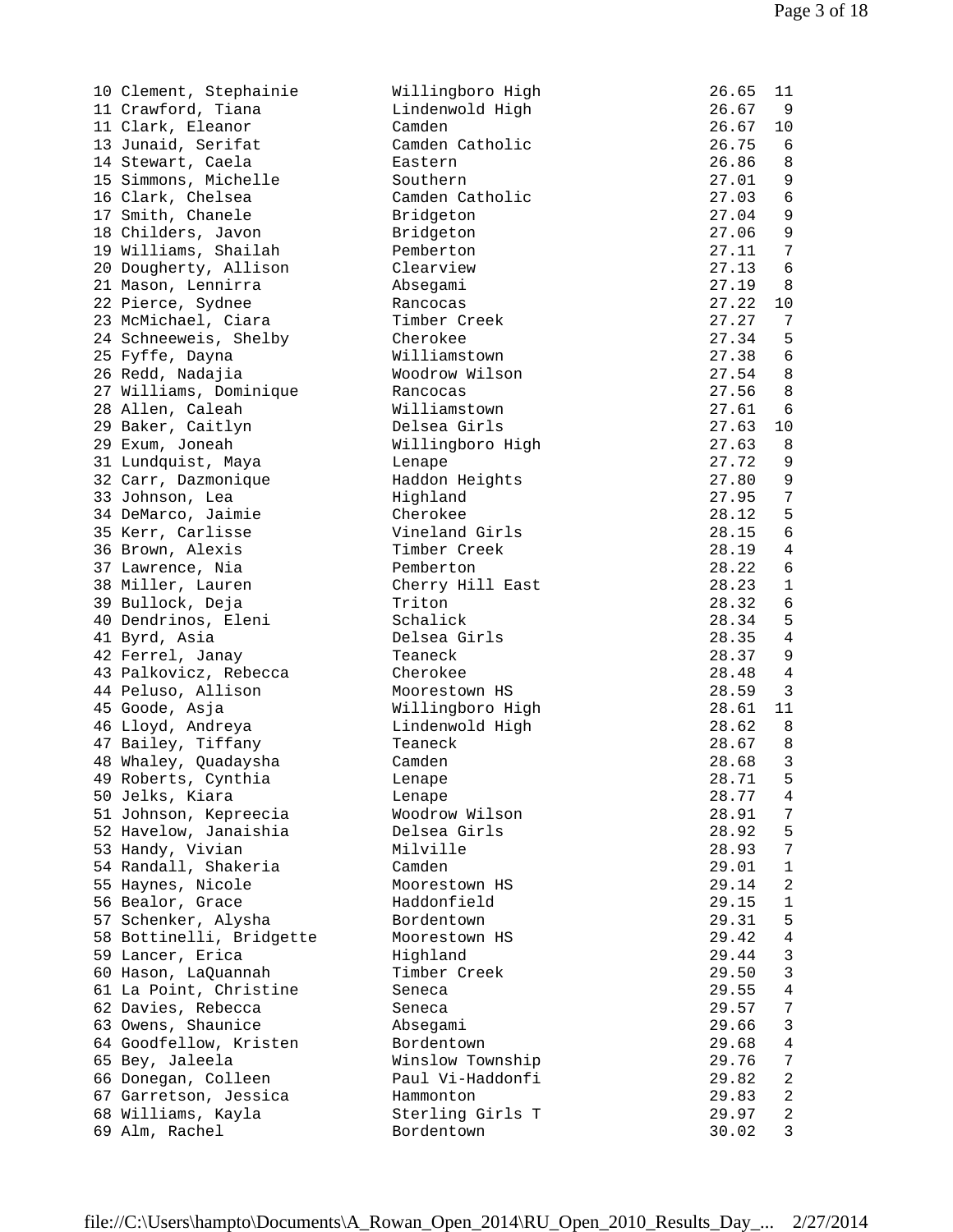| 70 Anderson, Toni  | Pemberton   | 30.11   | - 5 |
|--------------------|-------------|---------|-----|
| 71 Hoover, Mary    | Haddonfield | 30.62 3 |     |
| 72 Ouinn, Jenna    | Holy Cross  | 30.75 5 |     |
| 73 Boyd, Dominique | Highland    | 31.75 4 |     |

Girls 400 Meter Run

| Name                                     | Year School                      | Seed | Finals             | H#             |
|------------------------------------------|----------------------------------|------|--------------------|----------------|
|                                          |                                  |      |                    |                |
| 1 Brown, Michelle                        | Seneca                           |      | 56.32              | 11             |
| 2 Crofton, Brianna                       | Delsea Girls                     |      | 56.85              | 11             |
| 3 Sinclair, Brittany                     | Lindenwold High                  |      | 58.16              | 11             |
| 4 Vuong, Carrie                          | Cherry Hill East                 |      | 58.37              | 11             |
| 5 Mickey, Terista                        | Camden                           |      | 59.15              | - 9            |
| 6 Taylor, Kahlia                         | Teaneck                          |      | 59.32              | 10             |
| 7 Jackson, Charnita                      | Camden                           |      | 59.48              | $-5$           |
| 8 Stewart, Caela                         | Eastern                          |      | 59.62              | 10             |
| 9 Brown, Jewel                           | Clayton                          |      | 59.73              | $\overline{4}$ |
| 10 Baird, Briana                         | Pennsauken Girls                 |      | 59.80              | 10             |
| 11 Clark, Eleanor                        | Camden                           |      | 1:00.00            | 11             |
| 12 Bunting, Danielle                     | Bridgeton                        |      | 1:00.05            | 11             |
| 13 Jennings, Taylor                      | Southern                         |      | 1:00.21            | - 9            |
| 14 Ellis, Raven                          | Williamstown                     |      | 1:00.31            | 8              |
| 15 Goode, Asja                           | Willingboro High                 |      | 1:00.36            | 11             |
| 16 Mason, Erin                           | Cherokee                         |      | 1:00.40            | 8 <sup>8</sup> |
| 17 Woodards, Ashley                      | Delsea Girls                     |      | 1:00.41            | 10             |
| 18 Thornton, Meagan                      | Milville                         |      | 1:00.42            | 9              |
| 19 Babore, Francesca                     | Ocean City                       |      | 1:00.53            | 11             |
| 20 Grogran, Shannon                      | Holy Cross                       |      | 1:00.96            | 10             |
| 21 Chiarelli, Alexa                      | Cherokee                         |      | 1:01.09            | 5              |
| 22 Collazo, Cristina                     | Burlington Twp                   |      | 1:01.11            | 6              |
| 23 Moultrie, Kyesha                      | Hammonton                        |      | 1:01.28            | 8              |
| 24 Brown, Jessica                        | Haddon Twp                       |      | 1:01.31            | 8              |
| 25 Williams, Dominique                   | Rancocas                         |      | 1:01.36            | 10             |
| 25 Ferrel, Janay                         | Teaneck                          |      | 1:01.36            | 10             |
| 27 Morera, Ashley                        | Rancocas                         |      | 1:01.61            | 9              |
| 28 Grantham, Nia                         | Glassboro                        |      | 1:01.77            | 6              |
|                                          |                                  |      |                    | $\overline{4}$ |
| 29 Anderson, Jayme<br>30 Tustin, Rebecca | Burlington Twp<br>Haddon Heights |      | 1:01.78<br>1:01.98 | $\sqrt{6}$     |
| 31 Fyffe, Dayna                          | Williamstown                     |      | 1:02.09            | $\sqrt{4}$     |
| 32 Gallagher, Ally                       | Lenape                           |      | 1:02.14            | $\,8\,$        |
| 33 Pierce, Bre'shae                      | Timber Creek                     |      | 1:02.39            | 6              |
|                                          |                                  |      |                    | 9              |
| 34 Jackson, Capri                        | Absegami<br>Woodrow Wilson       |      | 1:02.51<br>1:02.53 | 7              |
| 35 Redd, Nadajia                         |                                  |      | 1:02.74            | 8              |
| 36 Davidson, Chantelle                   | Willingboro High                 |      |                    | 8              |
| 37 Dickson, Samantha                     | Clearview                        |      | 1:02.77            |                |
| 38 Wilson, Aisya                         | Burlington Twp                   |      | 1:02.89            | 5              |
| 39 Bailey, Lisa                          | Haddonfield                      |      | 1:03.04            | 7              |
| 40 Anderson, Maxine                      | Woodstown                        |      | 1:03.08            | 7              |
| 41 Jones, Aquila                         | Pennsauken Girls                 |      | 1:03.25            | 8              |
| 42 Pollastrelli, Marissa                 | Williamstown                     |      | 1:03.47            | 5              |
| 43 Davis, Myangel                        | Milville                         |      | 1:03.48            | 7              |
| 44 Donovan, Allison                      | Highland                         |      | 1:03.71            | 6              |
| 45 Gonzalez, Mercedes                    | Highland                         |      | 1:03.87            | $\sqrt{2}$     |
| 46 Roche, Kelly                          | Haddon Twp                       |      | 1:03.94            | 3              |
| 47 Poinsett, Meghan                      | Salem                            |      | 1:03.95            | $\epsilon$     |
| 48 Pasquarello, Brittany                 | Rancocas                         |      | 1:04.06            | 5              |
| 49 Williams, Tayla                       | Sterling Girls T                 |      | 1:04.15            | 7              |
| 50 Roberts, Cynthia                      | Lenape                           |      | 1:04.39            | $\overline{4}$ |
| 51 Lloyd, Andreya                        | Lindenwold High                  |      | 1:04.82            | 4              |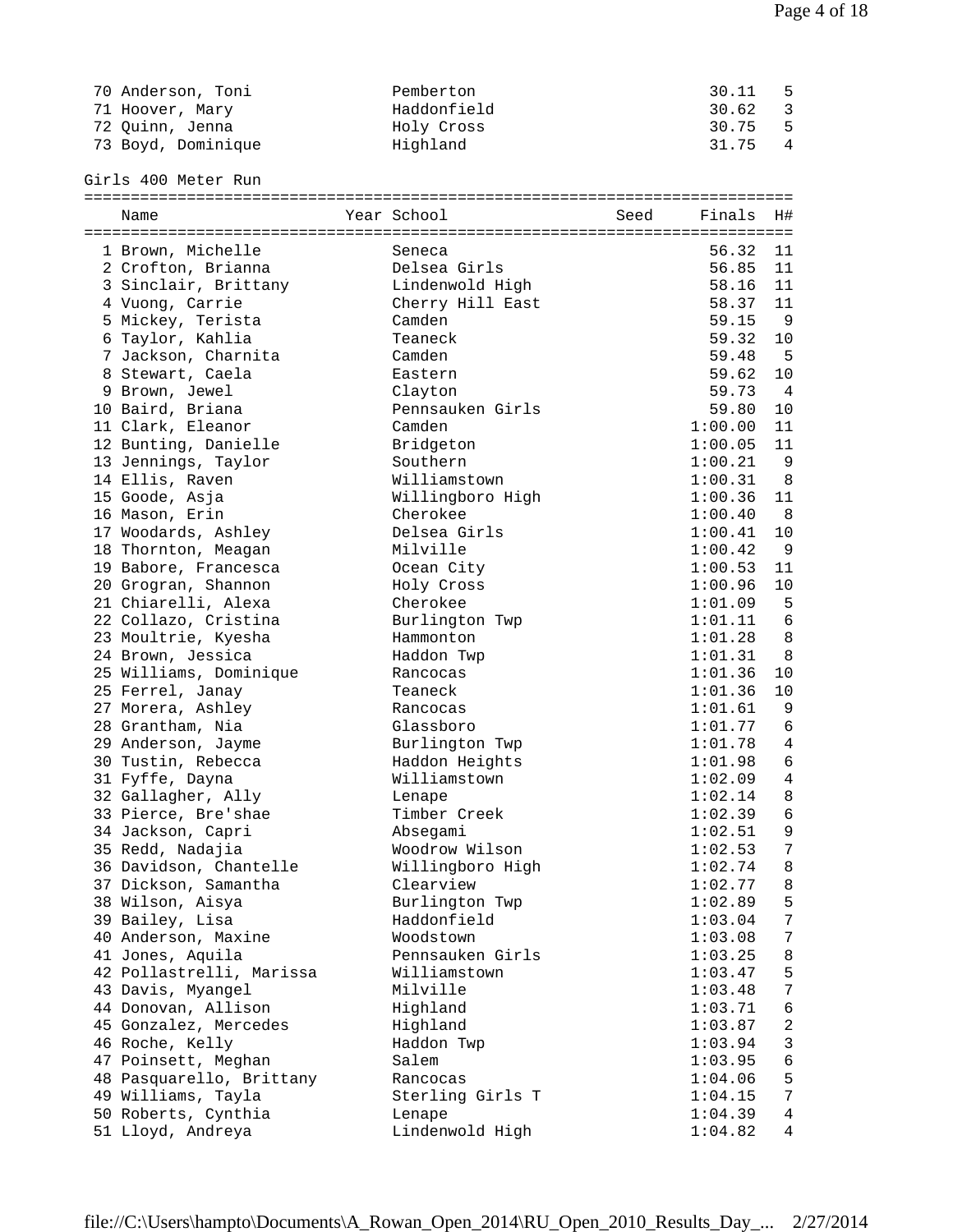| 52 Ellis, Aaliyah                    | Milville                   | 1:04.92            | 7              |
|--------------------------------------|----------------------------|--------------------|----------------|
| 53 Meszaros, Emily                   | Bordentown                 | 1:04.94            | 1              |
| 54 Casselle, Kristen                 | Delsea Girls               | 1:04.99            | $\overline{a}$ |
| 55 Schafer, Becky                    | Haddonfield                | 1:05.05            | 2              |
| 56 Parker, Danae                     | Highland                   | 1:05.10            | 4              |
| 57 Billingham, Alaina                | Camden Catholic            | 1:05.21            | 5              |
| 58 Wuko, Rachel                      | Wild. Cath.                | 1:05.23            | $\mathbf{3}$   |
| 59 Fynan, Chelsea                    | Riverside                  | 1:05.42            | $\overline{4}$ |
| 60 Smith, Chanele                    | Bridgeton                  | 1:05.60            | 10             |
| 61 Stanek, Jordan                    | West Deptford Gi           | 1:05.62            | 2              |
| 62 Olsen, Andrea                     | Hammonton                  | 1:05.83            | $\sqrt{2}$     |
|                                      | Woodrow Wilson             | 1:06.21            | 3              |
| 63 Johnson, Kepreecia                |                            |                    | $\mathbf{3}$   |
| 64 Greene, Shannon                   | Ocean City                 | 1:06.34            |                |
| 65 Franke, Hannah                    | Cherry Hill West           | 1:06.46            | $\mathbf{1}$   |
| 66 Lowe, Calli                       | Haddon Heights             | 1:06.63            | $\mathbf 1$    |
| 66 Mason, Lennirra                   | Absegami                   | 1:06.63            | 6              |
| 68 Lathan, Janaya                    | West Deptford Gi           | 1:06.77            | $\mathbf{2}$   |
| 69 McGowan, Shannon                  | Sterling Girls T           | 1:06.82            | 3              |
| 70 Spell, Mariah                     | Moorestown HS              | 1:07.03            | $\mathbf{1}$   |
| 71 Nugent, Allie                     | Haddonfield                | 1:07.04            | $\mathbf 1$    |
| 72 Walker, Maleeyah                  | Timber Creek               | 1:07.51            | 2              |
| 73 Bostic, Sabrina                   | Winslow Township           | 1:07.60            | 7              |
| 74 Peppler, Madison                  | Bordentown                 | 1:08.84            | $\mathbf{3}$   |
| 75 Mulkey, Camille                   | Oakcrest HS                | 1:09.08            | $\sqrt{2}$     |
| 76 Robbie, Sarah                     | Cherokee                   | 1:09.15            | $\mathbf{3}$   |
| 77 Orange, Syde                      | Cherry Hill East           | 1:09.51            | $\mathbf 1$    |
| 78 Hinkelmon, Kerri                  | Holy Cross                 | 1:10.13            | $\mathbf{3}$   |
| 79 Kitchen, Kristen                  | Oakcrest HS                | 1:10.60            | 5              |
| 80 Hilton, Danyelle                  | Pemberton                  | 1:11.65            | 9              |
| 81 Lynn, Sapphira                    | Pemberton                  | 1:15.65            | 9              |
|                                      |                            |                    |                |
| 82 Hayes, Arianna                    | Pemberton                  | 1:19.79            | 9              |
| Girls 800 Meter Run                  |                            |                    |                |
|                                      |                            |                    |                |
| Name                                 | Year School                | Finals<br>Seed     |                |
|                                      |                            |                    |                |
| 1 Cox, Chelsea                       | Southern                   | 2:13.50            |                |
| 2 Rowe, Patrice                      | Willingboro High           | 2:17.41            |                |
| 3 Masoero, Ally                      | Cherokee                   | 2:17.73            |                |
| 4 Arnold, Melissa                    | Timber Creek               | 2:18.35            |                |
| 5 Spinelli, Mia                      | Haddonfield                | 2:18.44            |                |
| 6 Wuko, Tara                         | Wild. Cath.                | 2:18.60            |                |
| 7 Streater, Alexus                   | Williamstown               | 2:19.20            |                |
| 8 Maynes, Jackie                     | Lenape                     | 2:19.52            |                |
| 9 Restivo, Amanda                    | Lenape                     | 2:19.84            |                |
| 10 Johnson, Elizabeth                | Rancocas                   | 2:21.83            |                |
| 11 Brown, Jessica                    | Haddon Twp                 | 2:21.98            |                |
| 12 Blaber, Olivia                    | Haddonfield                | 2:22.96            |                |
| 13 McGrainer, Nicole                 | Seneca                     | 2:23.93            |                |
|                                      | Southern                   |                    |                |
| 14 Knight, Elissa                    |                            | 2:25.16            |                |
| 15 Rivera, Marielena                 | Lindenwold High<br>Audubon | 2:25.28<br>2:25.71 |                |
| 16 Kirsch, Allison                   |                            |                    |                |
| 17 Shissler, Sara Jane               | Haddon Heights             | 2:26.48            |                |
| 18 Pugliese, Julia                   | Audubon                    | 2:27.74            |                |
| 19 Charbeneau, Megan                 | Cherokee                   | 2:28.18            |                |
| 20 Kopec, Olivia                     | Lenape                     | 2:28.46            |                |
| 21 Neary, Shannon                    | West Deptford Gi           | 2:28.58            |                |
| 22 Barron, Rebecca                   | Haddon Heights             | 2:28.74            |                |
| 23 Taylor, Smith<br>24 Ahern, Taylor | Penns Grove<br>Cherokee    | 2:29.02<br>2:29.09 |                |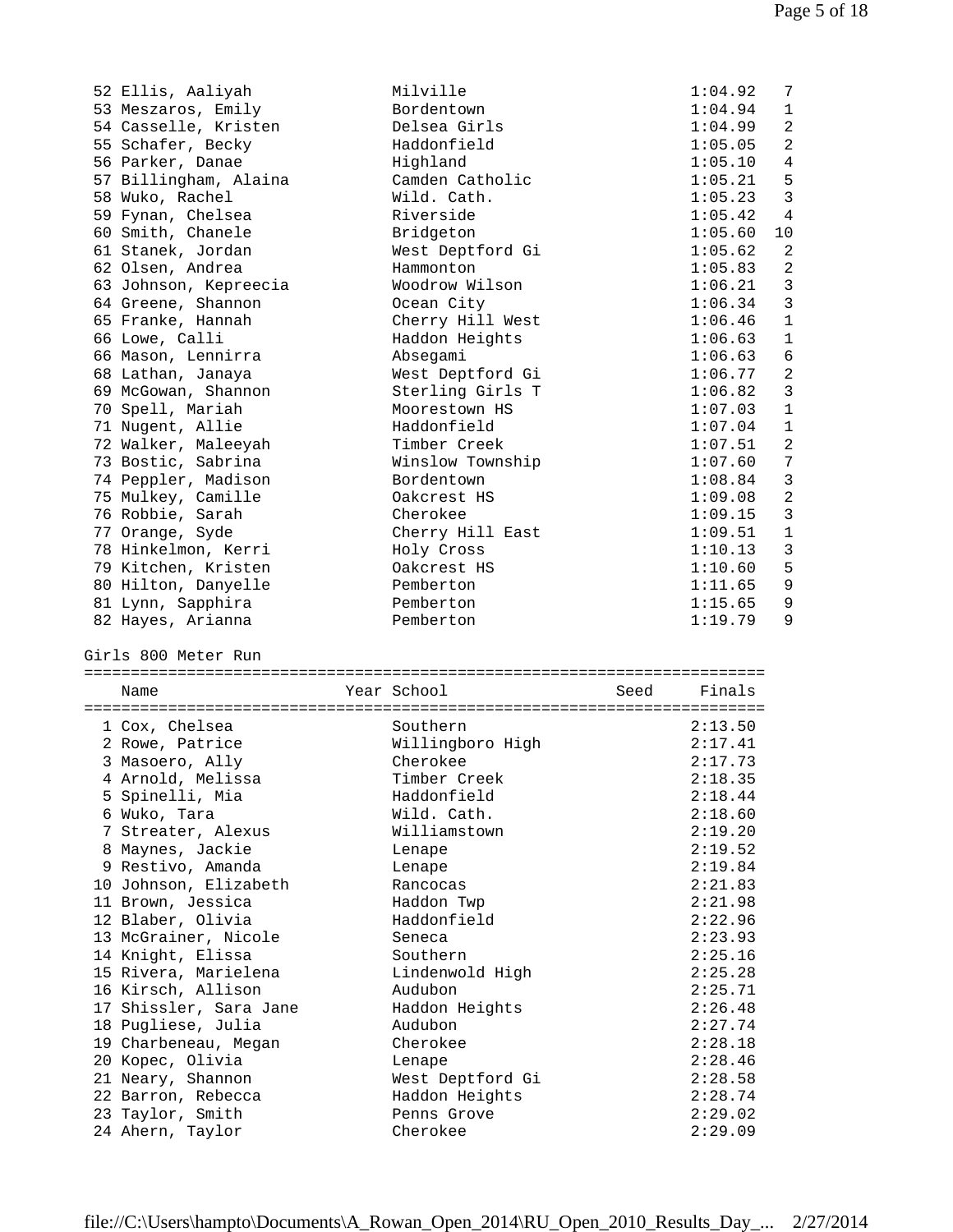| 27 ROCHSCEIH, Baulen     | CTCAT ATCM       | 2 . 2 <i>.</i> 0 <i>.</i> |
|--------------------------|------------------|---------------------------|
| 26 Lee, Natalya          | Rancocas         | 2:29.72                   |
| 27 Labb, Noel            | Hammonton        | 2:30.27                   |
| 28 Meyer, Alex           | Sterling Girls T | 2:30.84                   |
| 29 Davidson, Chantelle   | Willingboro High | 2:31.38                   |
| 30 Jackson, Charnita     | Camden           | 2:31.45                   |
| 31 Paulson, Monica       | Seneca           | 2:32.05                   |
| 32 Greenberg, Emily      | Pitman           | 2:32.18                   |
| 33 Quinn, Kelly          | Bishop Eustace   | 2:32.21                   |
|                          |                  |                           |
| 34 Reardigan, Shannon    | Glassboro        | 2:32.60                   |
| 35 Griffin, Carli        | Delsea Girls     | 2:32.66                   |
| 36 Lamplugh, Catherine   | Holy Cross       | 2:32.89                   |
| 37 Fenton, Taylor        | Haddonfield      | 2:33.43                   |
| 38 Genay, Danielle       | Eastern          | 2:33.82                   |
| 39 Beckford, Christina   | Williamstown     | 2:34.33                   |
| 40 Whissell, Emily       | Wild. Cath.      | 2:34.63                   |
| 41 Sacchetti, Hayley     | Absegami         | 2:34.76                   |
| 42 Schules, Erica        | Triton           | 2:34.81                   |
| 43 Dooley, Emily         | Vineland Girls   | 2:34.95                   |
| 44 Attanasi, Brooke      | Hammonton        | 2:35.72                   |
|                          |                  |                           |
| 45 Lafferty, Amanda      | Williamstown     | 2:35.90                   |
| 46 Gallo, Jamie          | Schalick         | 2:36.01                   |
| 47 Shearburn, Caitlyn    | Milville         | 2:36.31                   |
| 48 Rodio, Christina      | Hammonton        | 2:36.51                   |
| 49 DiJoseph, Kaitlyn     | Delsea Girls     | 2:36.58                   |
| 50 Neher, Megan          | Schalick         | 2:36.87                   |
| 51 Davis, Caitlin        | Moorestown HS    | 2:37.27                   |
| 52 Dupont, Danielle      | Timber Creek     | 2:37.37                   |
| 53 Piergross, Samantha   | Ocean City       | 2:38.97                   |
| 54 Whittington, Rejeena  | Triton           | 2:40.22                   |
| 55 Wiggins, Taijana      | Milville         | 2:41.28                   |
| 56 Taylor, Taylor        | Camden           | 2:41.30                   |
| 57 Kraft, Kayla          | Rancocas         | 2:41.48                   |
| 58 Roberts, Christine    | Penns Grove      | 2:41.49                   |
|                          |                  |                           |
| 59 Reed, Tiffany         | Seneca           | 2:42.17                   |
| 60 Cullen, Michelle      | West Deptford Gi | 2:42.49                   |
| 61 Hemingway, Venetia    | Riverside        | 2:42.84                   |
| 62 Miller, Katrina       | Oakcrest HS      | 2:43.23                   |
| 63 Lencsak, Erica        | Raritan          | 2:43.60                   |
| 64 Whittington, Resheena | Triton           | 2:44.07                   |
| 65 LaRatta, Nicole       | Bishop Eustace   | 2:44.34                   |
| 66 Simalchik, Katie      | Bishop Eustace   | 2:44.41                   |
| 67 McNally, Danielle     | Ocean City       | 2:44.49                   |
| 68 Vendetta, Emily       | Pitman           | 2:44.69                   |
| 69 Harvey, Brooke        | Holy Cross       | 2:44.78                   |
| 70 Serrano, Yolanda      | Sterling Girls T | 2:45.00                   |
| 71 Jackson, Capri        | Absegami         | 2:45.13                   |
| 72 Ellis, Aaliyah        | Milville         | 2:45.21                   |
| 73 Thomas, Kayla         | Sterling Girls T | 2:47.24                   |
|                          |                  |                           |
| 74 Catherine, Dillon     | Moorestown HS    | 2:48.56                   |
| 75 Williams, Alexis      | Woodrow Wilson   | 2:48.62                   |
| 76 Jones, Naomi          | Highland         | 2:50.71                   |
| 77 Romesburg, Miranda    | Absegami         | 2:52.67                   |
| 78 Laviscount, Taylor    | Winslow Township | 2:53.46                   |
| 79 Gray, Morgan          | Haddon Heights   | 2:54.46                   |
| 80 Metzger, Anna         | Cherry Hill East | 2:54.85                   |
| 81 Diemer, Claire        | Cherry Hill East | 2:58.27                   |
|                          |                  |                           |
| Girls 1600 Meter Run     |                  |                           |
|                          |                  |                           |
|                          |                  |                           |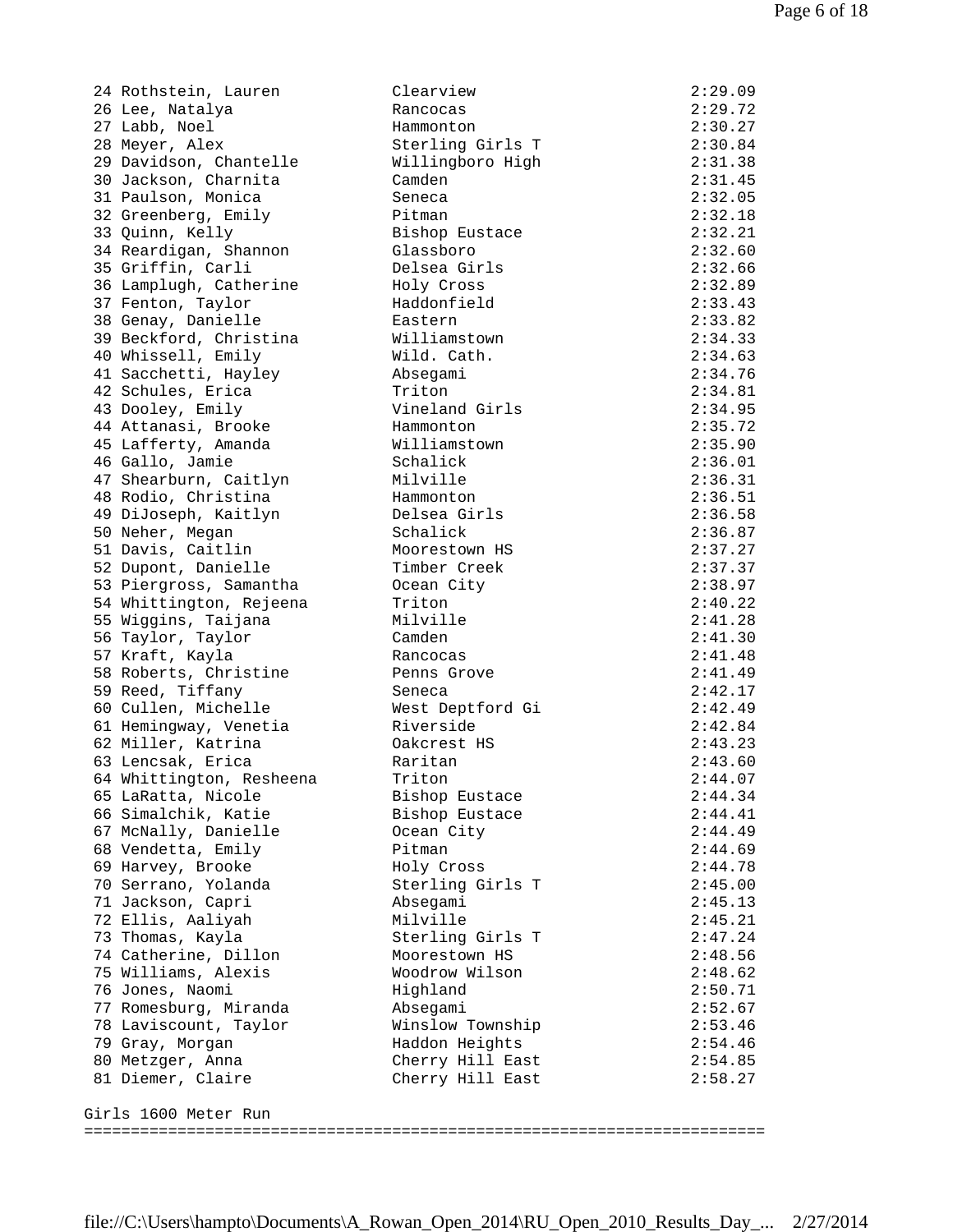| Name                   | Year School      | Seed | Finals  |
|------------------------|------------------|------|---------|
| 1 O'Donnell, Felicia   | Delsea Girls     |      | 5:02.63 |
| 2 Ocasio, Natalia      | Lenape           |      | 5:05.22 |
| 3 Venables, Megan      | Highland         |      | 5:09.03 |
| 4 Maloney, Paige       | Gloucester Catho |      | 5:10.18 |
| 5 Lacy, Megan          | Cherokee         |      | 5:11.05 |
| 6 Kemp, Erica          | Rancocas         |      | 5:11.73 |
| 7 Hess, Michelle       | Eastern          |      | 5:14.28 |
| 8 Casey, Emily         | Holy Spirit      |      | 5:14.39 |
| 9 Horneff, Danielle    | Haddon Heights   |      | 5:26.47 |
| 10 Belko, Maureen      | Triton           |      | 5:28.11 |
| 11 Williamson, Kelly   | Ocean City       |      | 5:31.21 |
| 12 Henry, Meghan       | Lenape           |      | 5:32.28 |
| 13 Stapleton, Samantha | Williamstown     |      | 5:34.05 |
| 14 Heussner, Rachel    | Southern         |      | 5:34.51 |
| 15 Schules, Dana       | Triton           |      | 5:34.68 |
| 16 Turner, Natalie     | Williamstown     |      | 5:34.86 |
| 17 Greenberg, Rachel   | Pitman           |      | 5:35.60 |
| 18 Monaghan, Amy       | Seneca           |      | 5:36.57 |
| 19 Quinn, Rachel       | Haddon Heights   |      | 5:37.12 |
| 20 Green, Monica       | Cinnaminson      |      | 5:38.26 |
| 21 Stelmaski, Emily    | Bishop Eustace   |      | 5:41.58 |
| 22 Axelrod, Maggie     | Absegami         |      | 5:42.17 |
| 23 McAdams, Maddy      | Haddonfield      |      | 5:43.26 |
| 24 Monihan, Tara       | Moorestown HS    |      | 5:45.11 |
| 25 Ramsey, Daisa       | Willingboro High |      | 5:46.77 |
| 26 Lederer, Grace      | Wild. Cath.      |      | 5:47.58 |
| 27 Snow, Kim           | Riverside        |      | 5:47.73 |
| 28 Martin, Sophie      | Haddonfield      |      | 5:48.83 |
| 29 Marques, Miranda    | Raritan          |      | 5:49.18 |
| 30 Budd, Samantha      | West Deptford Gi |      | 5:49.25 |
| 31 Dupont, Danielle    | Timber Creek     |      | 5:49.57 |
| 32 Hitchner, Ashlee    | Delsea Girls     |      | 5:50.32 |
| 33 Honeyford, Delaney  | Moorestown HS    |      | 5:50.67 |
| 34 Campell, Kiersten   | Lenape           |      | 5:51.67 |
| 35 Juliano, Emily      | Moorestown HS    |      | 5:52.22 |
| 36 Hudrick, Bridget    | Triton           |      | 5:53.22 |
| 37 Martin, Megan       | Clearview        |      | 5:55.49 |
| 38 Moyer, Kaylie       | Maple Shade      |      | 5:56.70 |
| 39 Mickle, Taylor      | Gloucester Catho |      | 5:58.05 |
| 40 Davidson, Lauren    | Eastern          |      | 5:58.68 |
| 41 Gallagher, Nocole   | Cinnaminson      |      | 5:58.78 |
| 42 Vendetta, Emily     | Pitman           |      | 5:58.81 |
| 43 Flanaagan, Lisa     | Pinelands Region |      | 5:58.96 |
| 44 Carvin, Kadie       | Rancocas         |      | 5:58.97 |
| 45 Dischert, Rebecca   | Burlington Twp   |      | 5:59.67 |
| 46 Maggio, Angela      | Absegami         |      | 6:00.33 |
| 47 Thompson, Colleen   | Cherry Hill East |      | 6:01.02 |
| 48 Rosengard, Cara     | Haddonfield      |      | 6:03.59 |
| 49 Kanz, Laura         | Hammonton        |      | 6:04.99 |
| 50 Vick, Nicole        | Clearview        |      | 6:05.14 |
| 51 Hu, Sally           | Oakcrest HS      |      | 6:05.51 |
| 52 Klekotka, Melanie   | Bishop Eustace   |      | 6:07.98 |
| 53 Stone, Courtney     | Cherokee         |      | 6:09.52 |
| 54 Sands, Melanie      | Cherokee         |      | 6:10.86 |
| 55 Simber, Jessica     | Highland         |      | 6:11.16 |
| 56 Mealey, Briele      | Sterling Girls T |      | 6:12.22 |
| 57 Nichols, Alexa      | Cherry Hill East |      | 6:16.96 |
| 58 Tooher, Shannon     | Cinnaminson      |      | 6:17.72 |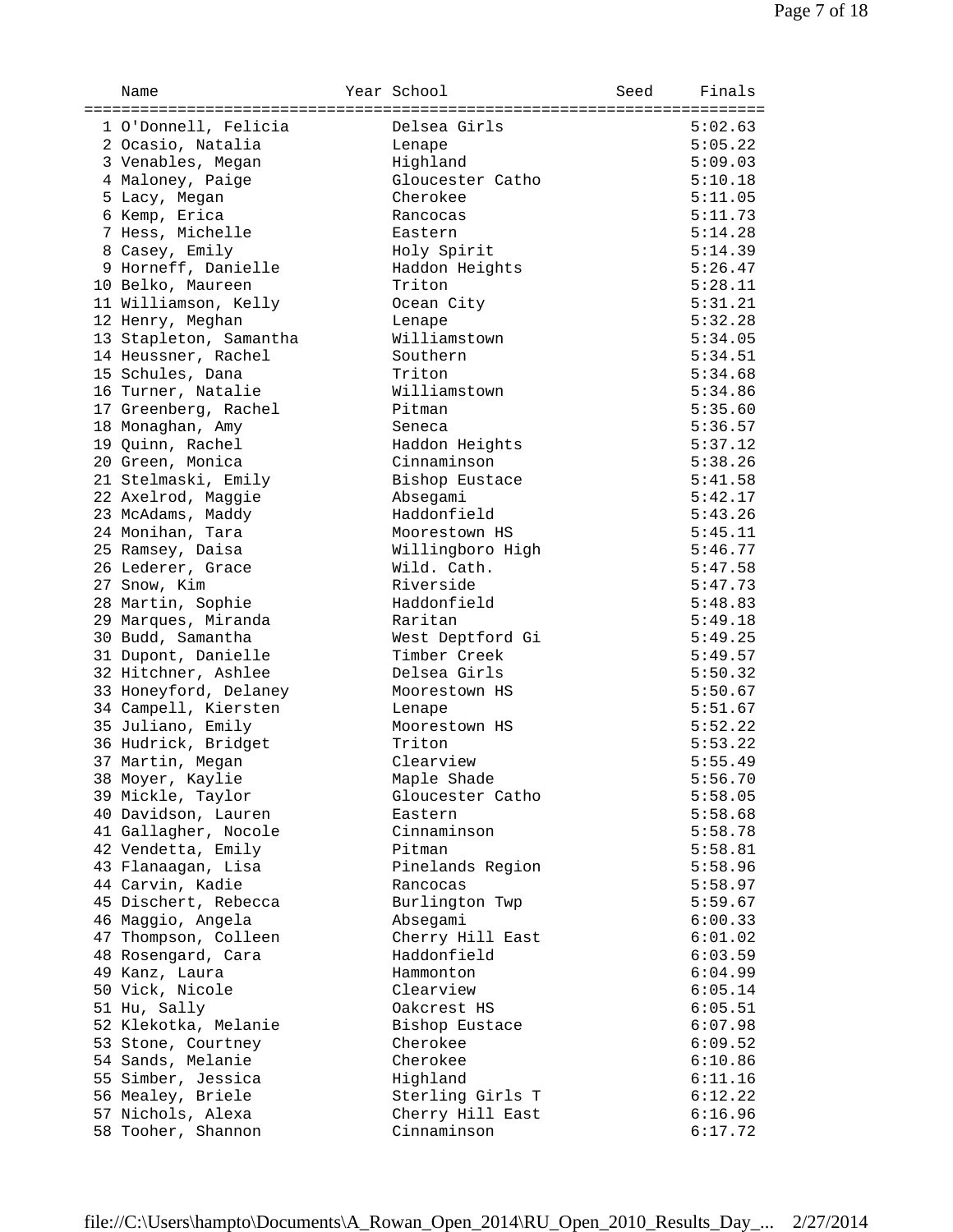| 59 Truitt, Hannah      | Pinelands Region   |      | 6:18.36  |
|------------------------|--------------------|------|----------|
| 60 Davenport, Cara     | Salem              |      | 6:18.75  |
| 61 Williams, Alexis    | Woodrow Wilson     |      | 6:18.85  |
| 62 Wittenberg, Melanie | Cherry Hill East   |      | 6:20.76  |
| 63 Pescador, Mirian    | Bridgeton          |      | 6:21.97  |
| 64 Abbott, Aimee       | Paul Vi-Haddonfi   |      | 6:23.50  |
| 65 Gallagher, Aileen   | Paul Vi-Haddonfi   |      | 6:26.99  |
| 66 Reynoso, Jonell     | Lindenwold High    |      | 6:28.03  |
| 67 Carr, Meghan        | Paul Vi-Haddonfi   |      | 6:28.32  |
| 68 Fraser, Lyndsey     | Woodstown          |      | 6:29.30  |
| 69 Cahill, Megan       | Pinelands Region   |      | 6:31.32  |
| 70 Wobbe, Cate         | Seneca             |      | 6:31.65  |
| 71 Thames, Sandra      | Seneca             |      | 6:31.77  |
| 72 O'Neil, Jennifer    | Timber Creek       |      | 6:35.05  |
| 73 Giunta, Theresa     | Lindenwold High    |      | 6:50.42  |
| 74 Smith, Lanaysia     | Lindenwold High    |      | 6:50.51  |
| 75 Addid-Dion, Kiera   | Bordentown         |      | 7:09.93  |
| Girls 3000 Meter Run   |                    |      |          |
|                        | Year School        | Seed | Finals   |
| Name                   |                    |      |          |
| 1 Orr, Caitlin         |                    |      | 10:18.41 |
| 2 Gethard, Corrie      | Lenape<br>Southern |      | 10:24.35 |
| 3 Warren, Laura        | Triton             |      | 10:47.12 |
| 4 Horn, Lyndsy         | Seneca             |      | 10:48.42 |
| 5 Mathis, Kristin      | Williamstown       |      | 10:50.86 |
| 6 Mendez, Brenda       | Delsea Girls       |      | 10:55.76 |
| 7 Powell, Austin       |                    |      | 11:00.38 |
| 8 Morgan, Brienna      | Seneca             |      | 11:04.40 |
|                        | Rancocas           |      | 11:05.95 |
| 9 Stanek, Jessica      | West Deptford Gi   |      |          |
| 10 Stanley, Brooke     | Lenape<br>Milville |      | 11:09.95 |
| 11 Harris, Alyssa      | Southern           |      | 11:15.48 |
| 12 Armstrong, Kate     |                    |      | 11:15.87 |
| 13 Senatore, Paige     | Delsea Girls       |      | 11:22.17 |
| 14 Casiello, Chrissy   | Wild. Cath.        |      | 11:27.96 |
| 15 Kearns, Kristen     | Cherokee           |      | 11:42.82 |
| 16 Leighton, Sammie    | Williamstown       |      | 11:46.27 |
| 17 Macauley, Paige     | Seneca             |      | 11:47.58 |
| 18 Fee, Emily          | Schalick           |      | 11:51.57 |
| 19 Green, Brianna      | Milville           |      | 11:53.78 |
| 20 Thompson, Emily     | Moorestown HS      |      | 11:57.75 |
| 21 Wood, Gabriella     | Rancocas           |      | 11:58.04 |
| 22 Tallman, Lindsey    | Pinelands Region   |      | 12:00.76 |
| 23 Johnson, Danielle   | Triton             |      | 12:07.51 |
| 24 Vicente, Leanne     | Lenape             |      | 12:15.16 |
| 25 Bromfield, Sydney   | Cherokee           |      | 12:19.68 |
| 26 Walker, Tatum       | Moorestown HS      |      | 12:22.81 |
| 27 Arnold, Melissa     | Cherokee           |      | 12:23.06 |
| 28 Davenport, Cara     | Salem              |      | 12:23.35 |
| 29 Irving, Erica       | Triton             |      | 12:23.64 |
| 30 Byrne, Kelly        | Raritan            |      | 12:47.42 |
| 31 French, Katelyn     | Raritan            |      | 12:51.00 |
| 32 Baker, Juliann      | Ocean City         |      | 13:12.12 |
| 33 O'Malley, Grace     | Cinnaminson        |      | 13:21.14 |
| Girls 5000 Meter Run   |                    |      |          |
|                        |                    |      |          |
| Name                   | Year School        | Seed | Finals   |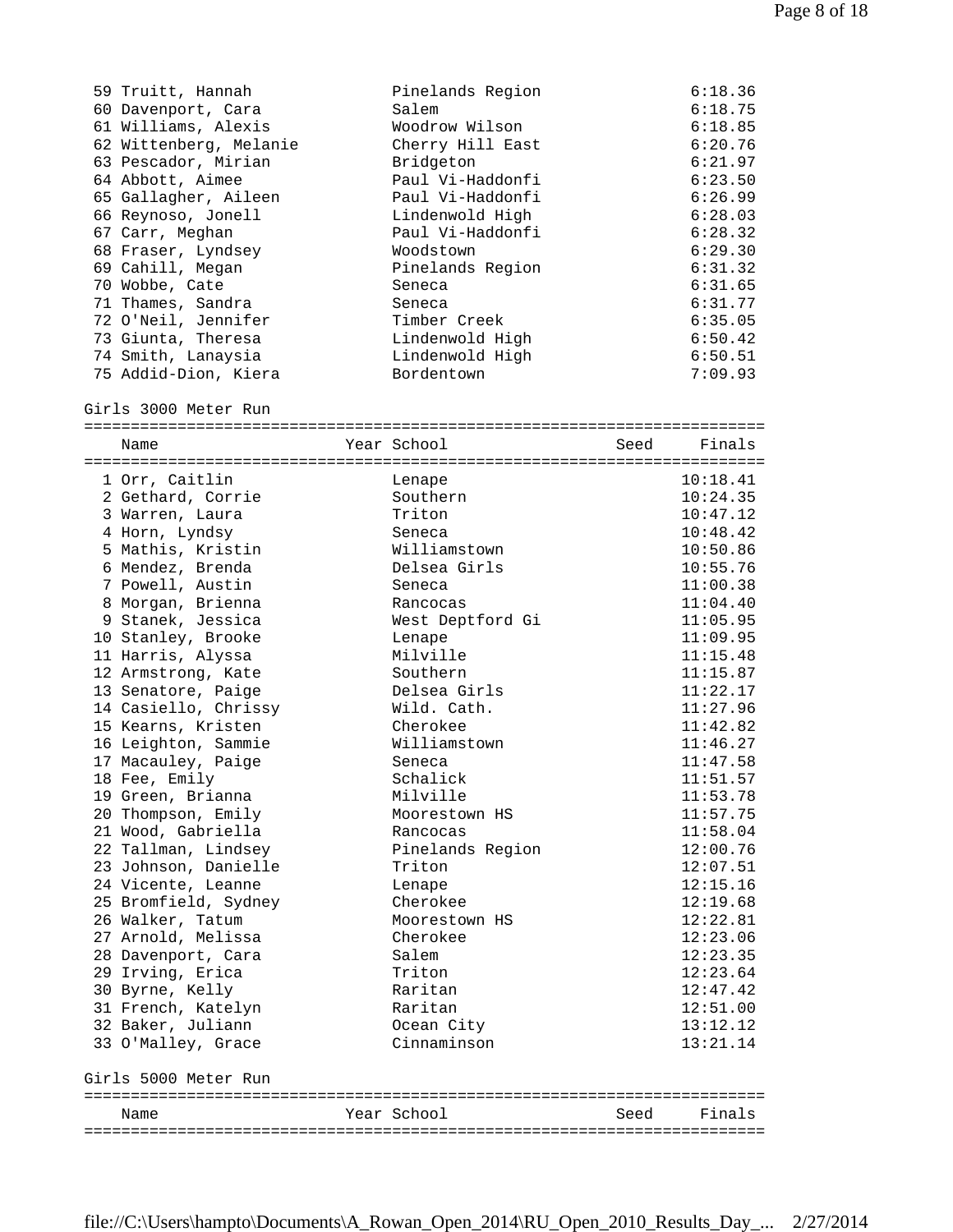| 1 Malloy, Meghan         | Cinnaminson            |      | 18:42.75 |                  |
|--------------------------|------------------------|------|----------|------------------|
| 2 O'Halloran, Karah      | Toms River N           |      | 19:20.91 |                  |
| 3 Newcomb, Kelly         | Toms River N           |      | 19:22.21 |                  |
| 4 Litty, Alyssa          | Cherokee               |      | 19:23.26 |                  |
| 5 Nolan, Catherine       | Holy Spirit            |      | 19:32.96 |                  |
| 6 Masciocchi, Bernadette | Rancocas               |      | 19:33.95 |                  |
| 7 Kehoe, Jamie           | Cherokee               |      | 20:02.58 |                  |
| 8 Shea, Colleen          | Haddonfield            |      | 20:28.59 |                  |
| 9 Kuharik, Hannah        | Absegami               |      | 20:35.95 |                  |
| 10 Cziryak, Alyssa       | Triton                 |      | 20:43.13 |                  |
| 11 Juneiwicz, Katie      | Absegami               |      | 21:03.38 |                  |
| 12 Sparacino, Stephanie  | Raritan                |      | 21:27.24 |                  |
| 13 Wheeler, Kelsey       | Moorestown HS          |      | 21:48.50 |                  |
| 14 Donahue, Emily        | Moorestown HS          |      | 22:08.29 |                  |
| 15 Winkelman, Elizabeth  |                        |      | 22:21.28 |                  |
|                          | Rancocas<br>Bordentown |      | 24:23.42 |                  |
| 16 Schenker, Alysha      |                        |      |          |                  |
| Girls 100 Meter Hurdles  |                        |      |          |                  |
| Name                     | Year School            | Seed | Prelims  | H#               |
|                          |                        |      |          |                  |
| Preliminaries            |                        |      |          |                  |
| 1 McNeil, Steyce         | Winslow Township       |      | 15.13q   | 9                |
| 2 Rodriguez, Samantha    | Southern               |      | 15.18q   | 3                |
| 3 Clark, Victoria        | Camden                 |      | 15.21q   | 5                |
|                          | Southern               |      |          | $\overline{c}$   |
| 4 Carlson, Jessica       |                        |      | 15.27q   |                  |
| 5 Robinson, Meagan       | Burlington Twp         |      | 15.31q   | 4                |
| 6 Gall, Christina        | Seneca                 |      | 15.32q   | 2                |
| 7 Arientyl, Vanessa      | Willingboro High       |      | 15.53q   | 8                |
| 8 Farquharson, Patrice   | Maple Shade            |      | 15.58q   | 8                |
| 9 Kirschling, Megan      | West Deptford Gi       |      | 15.79    | 2                |
| 10 Mutazz, Tiye Saran    | Willingboro High       |      | 15.89    | 4                |
| 11 Huff, Betsy           | Williamstown           |      | 15.91    | $\overline{2}$   |
| 12 Biagi, Brittany       | Clearview              |      | 15.92    | $\mathbf{3}$     |
| 13 Woods, Ciana          | Winslow Township       |      | 16.17    | 7                |
| 14 Little, Monique       | Pennsauken Girls       |      | 16.23    | 2                |
| 15 Thompson, Evann       | Lenape                 |      | 16.30    | 8                |
| 16 Pendelton, Asia       | Glassboro              |      | 16.41    | 9                |
| 17 Akinmade, Modupe      | Williamstown           |      | 16.44    | 2                |
| 18 Smith, Chloe          | Seneca                 |      | 16.50    | $\boldsymbol{7}$ |
| 19 McGrath, Brianna      | Winslow Township       |      | 16.55    | 6                |
| 20 Perry, Joyce          | Schalick               |      | 16.57    | 9                |
| 20 Harris, Laura         | Absegami               |      | 16.57    | 6                |
| 22 Kulcyk, Emily         | Cherokee               |      | 16.58    | 5                |
| 23 Diaz, Jany            | Oakcrest HS            |      | 16.75    | $\overline{c}$   |
| 24 Price, Alison         | Teaneck                |      | 16.83    | $\overline{4}$   |
| 25 Ippolito, Jordan      | Ocean City             |      | 16.86    | 9                |
| 26 Hinton, Maya          | Lenape                 |      | 16.89    | $\boldsymbol{7}$ |
| 27 Crawford, Tiana       | Lindenwold High        |      | 16.90    | $1\,$            |
| 28 Barker, Ashley        | Teaneck                |      | 16.91    | $\mathfrak{Z}$   |
| 29 Moss, Shaymia         | Willingboro High       |      | 16.95    | $\sqrt{2}$       |
| 30 Hunt, Brianna         | Delsea Girls           |      | 17.09    | $\mathfrak{Z}$   |
| 31 Hummell, Maddie       | Holy Cross             |      | 17.11    | 9                |
| 32 Madiraca, Christine   | Audubon                |      | 17.33    | $\mathbf 1$      |
| 33 Hazlett, Melanie      | Bordentown             |      | 17.34    | $\epsilon$       |
| 34 Santarsiero, Melissa  | Paul Vi-Haddonfi       |      | 17.40    | 3                |
| 35 Boegly, Lauren        | West Deptford Gi       |      | 17.44    | $\epsilon$       |
| 36 Gray, Katie           | Triton                 |      | 17.53    | 4                |
| 37 Cook, Heather         | Woodstown              |      | 17.55    | 6                |
|                          |                        |      |          | 5                |
| 38 Williams, Erica       | Oakcrest HS            |      | 17.67    |                  |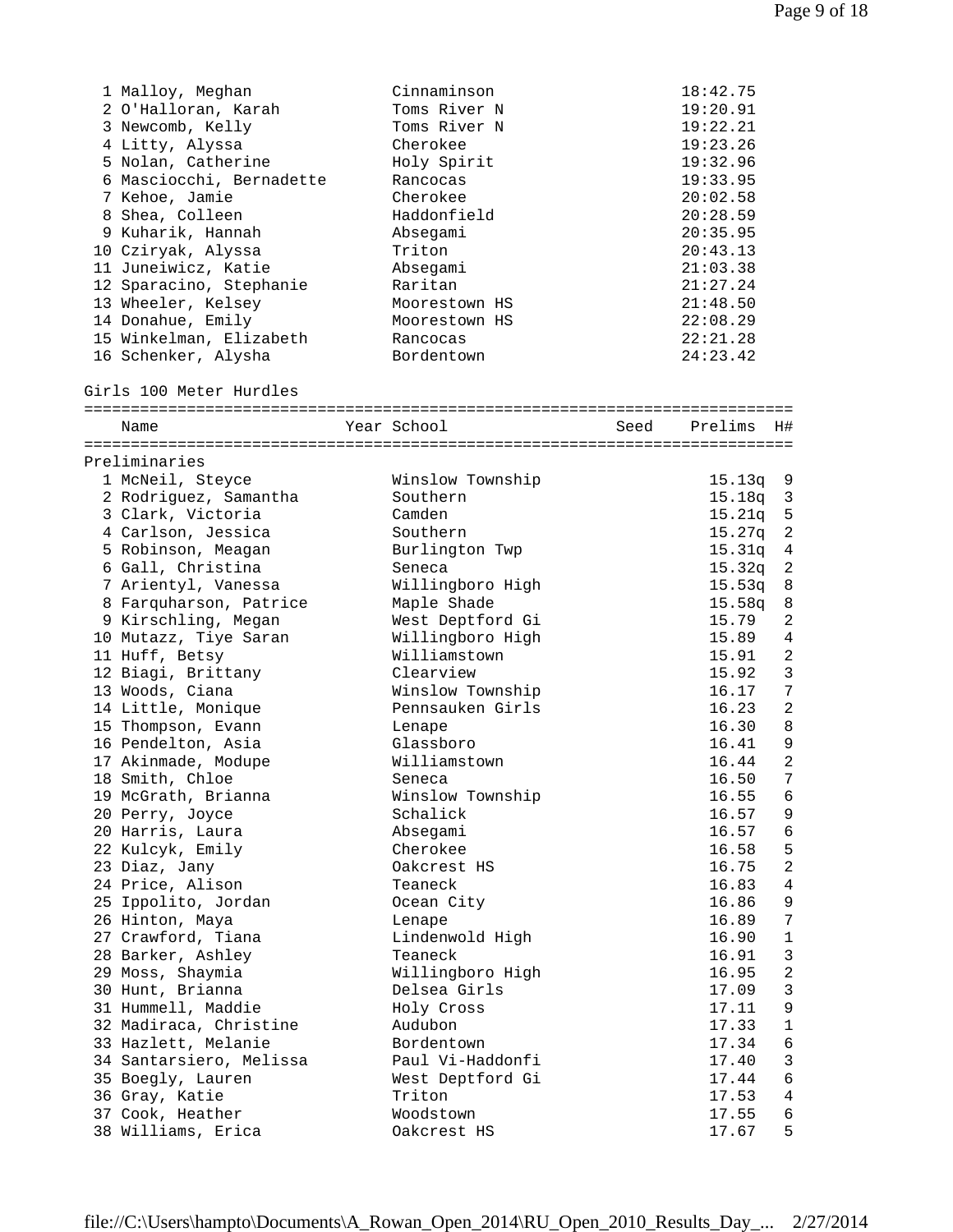| 39 Redkoles, Jennie<br>Woodstown<br>17.73<br>5<br>8<br>40 Procopio, Maria<br>Sacred Heart<br>17.79<br>Haddonfield<br>4<br>41 McElroy, Meg<br>17.80<br>42 Caruso, Justine<br>Paul Vi-Haddonfi<br>17.90<br>8<br>3<br>42 Thompson, Brittany<br>Pennsauken Girls<br>17.90<br>$\mathbf{1}$<br>44 Purcell, Emma<br>18.04<br>Holy Cross<br>$\overline{4}$<br>45 Haines, Kasey<br>Burlington Twp<br>18.05<br>3<br>46 Gray, Kylie<br>Haddon Heights<br>18.10<br>47 Maisch, Jillian<br>Clearview<br>7<br>18.14<br>8<br>18.19<br>48 Hendricks, Jasmine<br>Sterling Girls T<br>Woodrow Wilson<br>18.29<br>$\mathbf{1}$<br>49 Lindsey, Keyonia<br>Schalick<br>18.32<br>9<br>50 Garrison, Samantha<br>51 Jackson, Sarah<br>18.35<br>$\mathbf{1}$<br>Washington Twp.<br>52 Walsh, Sarah<br>Pinelands Region<br>18.43<br>5<br>7<br>53 Pacheco, Alyssa<br>Maple Shade<br>18.45<br>Riverside<br>6<br>54 Martins, Cristina<br>18.54<br>6<br>55 Lees, Christina<br>Sterling Girls T<br>18.63<br>7<br>18.72<br>56 Biggs, Lanette<br>Hammonton<br>5<br>57 Leadbeater, Alicia<br>Delsea Girls<br>18.75<br>$\overline{4}$<br>58 Hazlett, Lauren<br>Bordentown<br>18.79<br>18.81<br>59 Stinsman, Beth<br>Holy Cross<br>$\mathbf{1}$<br>5<br>60 Gardner, Emily<br>19.11<br>Woodstown<br>61 Thomson, Lauren<br>Raritan<br>19.52<br>$\mathbf{1}$<br>62 Miller, Aris<br>9<br>Camden<br>19.83<br>Cherry Hill East<br>7<br>63 MC Intosh, Jessica<br>19.93<br>3<br>64 Phelps, Mariel<br>Moorestown HS<br>20.13<br>65 Veira, Shaynna<br>$\mathbf{1}$<br>Raritan<br>20.21<br>20.72<br>8<br>66 Leek, Jessie<br>Absegami<br>67 Skotnicke, Katie<br>Haddon Heights<br>22.09<br>6<br>68 Carrington, Aliyah<br>31.87<br>5<br>Absegami<br>Girls 100 Meter Hurdles<br>Year School<br>Prelims<br>Finals<br>Name<br>Finals<br>Winslow Township<br>14.50<br>1 McNeil, Steyce<br>15.13<br>2 Rodriguez, Samantha<br>15.18<br>Southern<br>14.98<br>3 Arientyl, Vanessa<br>Willingboro High<br>15.53<br>15.03<br>4 Clark, Victoria<br>15.21<br>Camden<br>15.13<br>5 Robinson, Meagan<br>15.31<br>15.27<br>Burlington Twp<br>6 Carlson, Jessica<br>Southern<br>15.27<br>15.29<br>7 Farquharson, Patrice<br>Maple Shade<br>15.58<br>15.68<br>8 Gall, Christina<br>Seneca<br>15.32<br>15.70<br>Girls 400 Meter Hurdles<br>Year School<br>Seed<br>Finals<br>H#<br>Name<br>Willingboro High<br>1:02.83<br>1 Arientyl, Vanessa<br>6<br>2 Kulcyk, Emily<br>Cherokee<br>1:03.69<br>6<br>3 Bohi, Mary<br>Seneca<br>1:04.25<br>6<br>Milville<br>4 Thornton, Meagan<br>1:05.61<br>6<br>5<br>5 Ellis, Raven<br>Williamstown<br>1:06.84<br>6<br>6 Rivera, Marielena<br>1:06.90<br>Lindenwold High<br>7 Biagi, Brittany<br>$\overline{4}$<br>Clearview<br>1:07.09<br>8 Price, Alison<br>5<br>Teaneck<br>1:08.80<br>5<br>9 Jenkins, Gladys<br>Glassboro<br>1:08.88<br>10 Rowe, Patrice<br>Willingboro High<br>1:09.39<br>6<br>5<br>11 Gall, Christina<br>1:09.87<br>Seneca |  |  |  |
|-------------------------------------------------------------------------------------------------------------------------------------------------------------------------------------------------------------------------------------------------------------------------------------------------------------------------------------------------------------------------------------------------------------------------------------------------------------------------------------------------------------------------------------------------------------------------------------------------------------------------------------------------------------------------------------------------------------------------------------------------------------------------------------------------------------------------------------------------------------------------------------------------------------------------------------------------------------------------------------------------------------------------------------------------------------------------------------------------------------------------------------------------------------------------------------------------------------------------------------------------------------------------------------------------------------------------------------------------------------------------------------------------------------------------------------------------------------------------------------------------------------------------------------------------------------------------------------------------------------------------------------------------------------------------------------------------------------------------------------------------------------------------------------------------------------------------------------------------------------------------------------------------------------------------------------------------------------------------------------------------------------------------------------------------------------------------------------------------------------------------------------------------------------------------------------------------------------------------------------------------------------------------------------------------------------------------------------------------------------------------------------------------------------------------------------------------------------------------------------------------------------------------------------------------------------------------------------------------------------------------------------------------------------------------------------------------------------------------------------------------------------------------------------------------------------------------------------------------------------------------------------------------------------|--|--|--|
|                                                                                                                                                                                                                                                                                                                                                                                                                                                                                                                                                                                                                                                                                                                                                                                                                                                                                                                                                                                                                                                                                                                                                                                                                                                                                                                                                                                                                                                                                                                                                                                                                                                                                                                                                                                                                                                                                                                                                                                                                                                                                                                                                                                                                                                                                                                                                                                                                                                                                                                                                                                                                                                                                                                                                                                                                                                                                                             |  |  |  |
|                                                                                                                                                                                                                                                                                                                                                                                                                                                                                                                                                                                                                                                                                                                                                                                                                                                                                                                                                                                                                                                                                                                                                                                                                                                                                                                                                                                                                                                                                                                                                                                                                                                                                                                                                                                                                                                                                                                                                                                                                                                                                                                                                                                                                                                                                                                                                                                                                                                                                                                                                                                                                                                                                                                                                                                                                                                                                                             |  |  |  |
|                                                                                                                                                                                                                                                                                                                                                                                                                                                                                                                                                                                                                                                                                                                                                                                                                                                                                                                                                                                                                                                                                                                                                                                                                                                                                                                                                                                                                                                                                                                                                                                                                                                                                                                                                                                                                                                                                                                                                                                                                                                                                                                                                                                                                                                                                                                                                                                                                                                                                                                                                                                                                                                                                                                                                                                                                                                                                                             |  |  |  |
|                                                                                                                                                                                                                                                                                                                                                                                                                                                                                                                                                                                                                                                                                                                                                                                                                                                                                                                                                                                                                                                                                                                                                                                                                                                                                                                                                                                                                                                                                                                                                                                                                                                                                                                                                                                                                                                                                                                                                                                                                                                                                                                                                                                                                                                                                                                                                                                                                                                                                                                                                                                                                                                                                                                                                                                                                                                                                                             |  |  |  |
|                                                                                                                                                                                                                                                                                                                                                                                                                                                                                                                                                                                                                                                                                                                                                                                                                                                                                                                                                                                                                                                                                                                                                                                                                                                                                                                                                                                                                                                                                                                                                                                                                                                                                                                                                                                                                                                                                                                                                                                                                                                                                                                                                                                                                                                                                                                                                                                                                                                                                                                                                                                                                                                                                                                                                                                                                                                                                                             |  |  |  |
|                                                                                                                                                                                                                                                                                                                                                                                                                                                                                                                                                                                                                                                                                                                                                                                                                                                                                                                                                                                                                                                                                                                                                                                                                                                                                                                                                                                                                                                                                                                                                                                                                                                                                                                                                                                                                                                                                                                                                                                                                                                                                                                                                                                                                                                                                                                                                                                                                                                                                                                                                                                                                                                                                                                                                                                                                                                                                                             |  |  |  |
|                                                                                                                                                                                                                                                                                                                                                                                                                                                                                                                                                                                                                                                                                                                                                                                                                                                                                                                                                                                                                                                                                                                                                                                                                                                                                                                                                                                                                                                                                                                                                                                                                                                                                                                                                                                                                                                                                                                                                                                                                                                                                                                                                                                                                                                                                                                                                                                                                                                                                                                                                                                                                                                                                                                                                                                                                                                                                                             |  |  |  |
|                                                                                                                                                                                                                                                                                                                                                                                                                                                                                                                                                                                                                                                                                                                                                                                                                                                                                                                                                                                                                                                                                                                                                                                                                                                                                                                                                                                                                                                                                                                                                                                                                                                                                                                                                                                                                                                                                                                                                                                                                                                                                                                                                                                                                                                                                                                                                                                                                                                                                                                                                                                                                                                                                                                                                                                                                                                                                                             |  |  |  |
|                                                                                                                                                                                                                                                                                                                                                                                                                                                                                                                                                                                                                                                                                                                                                                                                                                                                                                                                                                                                                                                                                                                                                                                                                                                                                                                                                                                                                                                                                                                                                                                                                                                                                                                                                                                                                                                                                                                                                                                                                                                                                                                                                                                                                                                                                                                                                                                                                                                                                                                                                                                                                                                                                                                                                                                                                                                                                                             |  |  |  |
|                                                                                                                                                                                                                                                                                                                                                                                                                                                                                                                                                                                                                                                                                                                                                                                                                                                                                                                                                                                                                                                                                                                                                                                                                                                                                                                                                                                                                                                                                                                                                                                                                                                                                                                                                                                                                                                                                                                                                                                                                                                                                                                                                                                                                                                                                                                                                                                                                                                                                                                                                                                                                                                                                                                                                                                                                                                                                                             |  |  |  |
|                                                                                                                                                                                                                                                                                                                                                                                                                                                                                                                                                                                                                                                                                                                                                                                                                                                                                                                                                                                                                                                                                                                                                                                                                                                                                                                                                                                                                                                                                                                                                                                                                                                                                                                                                                                                                                                                                                                                                                                                                                                                                                                                                                                                                                                                                                                                                                                                                                                                                                                                                                                                                                                                                                                                                                                                                                                                                                             |  |  |  |
|                                                                                                                                                                                                                                                                                                                                                                                                                                                                                                                                                                                                                                                                                                                                                                                                                                                                                                                                                                                                                                                                                                                                                                                                                                                                                                                                                                                                                                                                                                                                                                                                                                                                                                                                                                                                                                                                                                                                                                                                                                                                                                                                                                                                                                                                                                                                                                                                                                                                                                                                                                                                                                                                                                                                                                                                                                                                                                             |  |  |  |
|                                                                                                                                                                                                                                                                                                                                                                                                                                                                                                                                                                                                                                                                                                                                                                                                                                                                                                                                                                                                                                                                                                                                                                                                                                                                                                                                                                                                                                                                                                                                                                                                                                                                                                                                                                                                                                                                                                                                                                                                                                                                                                                                                                                                                                                                                                                                                                                                                                                                                                                                                                                                                                                                                                                                                                                                                                                                                                             |  |  |  |
|                                                                                                                                                                                                                                                                                                                                                                                                                                                                                                                                                                                                                                                                                                                                                                                                                                                                                                                                                                                                                                                                                                                                                                                                                                                                                                                                                                                                                                                                                                                                                                                                                                                                                                                                                                                                                                                                                                                                                                                                                                                                                                                                                                                                                                                                                                                                                                                                                                                                                                                                                                                                                                                                                                                                                                                                                                                                                                             |  |  |  |
|                                                                                                                                                                                                                                                                                                                                                                                                                                                                                                                                                                                                                                                                                                                                                                                                                                                                                                                                                                                                                                                                                                                                                                                                                                                                                                                                                                                                                                                                                                                                                                                                                                                                                                                                                                                                                                                                                                                                                                                                                                                                                                                                                                                                                                                                                                                                                                                                                                                                                                                                                                                                                                                                                                                                                                                                                                                                                                             |  |  |  |
|                                                                                                                                                                                                                                                                                                                                                                                                                                                                                                                                                                                                                                                                                                                                                                                                                                                                                                                                                                                                                                                                                                                                                                                                                                                                                                                                                                                                                                                                                                                                                                                                                                                                                                                                                                                                                                                                                                                                                                                                                                                                                                                                                                                                                                                                                                                                                                                                                                                                                                                                                                                                                                                                                                                                                                                                                                                                                                             |  |  |  |
|                                                                                                                                                                                                                                                                                                                                                                                                                                                                                                                                                                                                                                                                                                                                                                                                                                                                                                                                                                                                                                                                                                                                                                                                                                                                                                                                                                                                                                                                                                                                                                                                                                                                                                                                                                                                                                                                                                                                                                                                                                                                                                                                                                                                                                                                                                                                                                                                                                                                                                                                                                                                                                                                                                                                                                                                                                                                                                             |  |  |  |
|                                                                                                                                                                                                                                                                                                                                                                                                                                                                                                                                                                                                                                                                                                                                                                                                                                                                                                                                                                                                                                                                                                                                                                                                                                                                                                                                                                                                                                                                                                                                                                                                                                                                                                                                                                                                                                                                                                                                                                                                                                                                                                                                                                                                                                                                                                                                                                                                                                                                                                                                                                                                                                                                                                                                                                                                                                                                                                             |  |  |  |
|                                                                                                                                                                                                                                                                                                                                                                                                                                                                                                                                                                                                                                                                                                                                                                                                                                                                                                                                                                                                                                                                                                                                                                                                                                                                                                                                                                                                                                                                                                                                                                                                                                                                                                                                                                                                                                                                                                                                                                                                                                                                                                                                                                                                                                                                                                                                                                                                                                                                                                                                                                                                                                                                                                                                                                                                                                                                                                             |  |  |  |
|                                                                                                                                                                                                                                                                                                                                                                                                                                                                                                                                                                                                                                                                                                                                                                                                                                                                                                                                                                                                                                                                                                                                                                                                                                                                                                                                                                                                                                                                                                                                                                                                                                                                                                                                                                                                                                                                                                                                                                                                                                                                                                                                                                                                                                                                                                                                                                                                                                                                                                                                                                                                                                                                                                                                                                                                                                                                                                             |  |  |  |
|                                                                                                                                                                                                                                                                                                                                                                                                                                                                                                                                                                                                                                                                                                                                                                                                                                                                                                                                                                                                                                                                                                                                                                                                                                                                                                                                                                                                                                                                                                                                                                                                                                                                                                                                                                                                                                                                                                                                                                                                                                                                                                                                                                                                                                                                                                                                                                                                                                                                                                                                                                                                                                                                                                                                                                                                                                                                                                             |  |  |  |
|                                                                                                                                                                                                                                                                                                                                                                                                                                                                                                                                                                                                                                                                                                                                                                                                                                                                                                                                                                                                                                                                                                                                                                                                                                                                                                                                                                                                                                                                                                                                                                                                                                                                                                                                                                                                                                                                                                                                                                                                                                                                                                                                                                                                                                                                                                                                                                                                                                                                                                                                                                                                                                                                                                                                                                                                                                                                                                             |  |  |  |
|                                                                                                                                                                                                                                                                                                                                                                                                                                                                                                                                                                                                                                                                                                                                                                                                                                                                                                                                                                                                                                                                                                                                                                                                                                                                                                                                                                                                                                                                                                                                                                                                                                                                                                                                                                                                                                                                                                                                                                                                                                                                                                                                                                                                                                                                                                                                                                                                                                                                                                                                                                                                                                                                                                                                                                                                                                                                                                             |  |  |  |
|                                                                                                                                                                                                                                                                                                                                                                                                                                                                                                                                                                                                                                                                                                                                                                                                                                                                                                                                                                                                                                                                                                                                                                                                                                                                                                                                                                                                                                                                                                                                                                                                                                                                                                                                                                                                                                                                                                                                                                                                                                                                                                                                                                                                                                                                                                                                                                                                                                                                                                                                                                                                                                                                                                                                                                                                                                                                                                             |  |  |  |
|                                                                                                                                                                                                                                                                                                                                                                                                                                                                                                                                                                                                                                                                                                                                                                                                                                                                                                                                                                                                                                                                                                                                                                                                                                                                                                                                                                                                                                                                                                                                                                                                                                                                                                                                                                                                                                                                                                                                                                                                                                                                                                                                                                                                                                                                                                                                                                                                                                                                                                                                                                                                                                                                                                                                                                                                                                                                                                             |  |  |  |
|                                                                                                                                                                                                                                                                                                                                                                                                                                                                                                                                                                                                                                                                                                                                                                                                                                                                                                                                                                                                                                                                                                                                                                                                                                                                                                                                                                                                                                                                                                                                                                                                                                                                                                                                                                                                                                                                                                                                                                                                                                                                                                                                                                                                                                                                                                                                                                                                                                                                                                                                                                                                                                                                                                                                                                                                                                                                                                             |  |  |  |
|                                                                                                                                                                                                                                                                                                                                                                                                                                                                                                                                                                                                                                                                                                                                                                                                                                                                                                                                                                                                                                                                                                                                                                                                                                                                                                                                                                                                                                                                                                                                                                                                                                                                                                                                                                                                                                                                                                                                                                                                                                                                                                                                                                                                                                                                                                                                                                                                                                                                                                                                                                                                                                                                                                                                                                                                                                                                                                             |  |  |  |
|                                                                                                                                                                                                                                                                                                                                                                                                                                                                                                                                                                                                                                                                                                                                                                                                                                                                                                                                                                                                                                                                                                                                                                                                                                                                                                                                                                                                                                                                                                                                                                                                                                                                                                                                                                                                                                                                                                                                                                                                                                                                                                                                                                                                                                                                                                                                                                                                                                                                                                                                                                                                                                                                                                                                                                                                                                                                                                             |  |  |  |
|                                                                                                                                                                                                                                                                                                                                                                                                                                                                                                                                                                                                                                                                                                                                                                                                                                                                                                                                                                                                                                                                                                                                                                                                                                                                                                                                                                                                                                                                                                                                                                                                                                                                                                                                                                                                                                                                                                                                                                                                                                                                                                                                                                                                                                                                                                                                                                                                                                                                                                                                                                                                                                                                                                                                                                                                                                                                                                             |  |  |  |
|                                                                                                                                                                                                                                                                                                                                                                                                                                                                                                                                                                                                                                                                                                                                                                                                                                                                                                                                                                                                                                                                                                                                                                                                                                                                                                                                                                                                                                                                                                                                                                                                                                                                                                                                                                                                                                                                                                                                                                                                                                                                                                                                                                                                                                                                                                                                                                                                                                                                                                                                                                                                                                                                                                                                                                                                                                                                                                             |  |  |  |
|                                                                                                                                                                                                                                                                                                                                                                                                                                                                                                                                                                                                                                                                                                                                                                                                                                                                                                                                                                                                                                                                                                                                                                                                                                                                                                                                                                                                                                                                                                                                                                                                                                                                                                                                                                                                                                                                                                                                                                                                                                                                                                                                                                                                                                                                                                                                                                                                                                                                                                                                                                                                                                                                                                                                                                                                                                                                                                             |  |  |  |
|                                                                                                                                                                                                                                                                                                                                                                                                                                                                                                                                                                                                                                                                                                                                                                                                                                                                                                                                                                                                                                                                                                                                                                                                                                                                                                                                                                                                                                                                                                                                                                                                                                                                                                                                                                                                                                                                                                                                                                                                                                                                                                                                                                                                                                                                                                                                                                                                                                                                                                                                                                                                                                                                                                                                                                                                                                                                                                             |  |  |  |
|                                                                                                                                                                                                                                                                                                                                                                                                                                                                                                                                                                                                                                                                                                                                                                                                                                                                                                                                                                                                                                                                                                                                                                                                                                                                                                                                                                                                                                                                                                                                                                                                                                                                                                                                                                                                                                                                                                                                                                                                                                                                                                                                                                                                                                                                                                                                                                                                                                                                                                                                                                                                                                                                                                                                                                                                                                                                                                             |  |  |  |
|                                                                                                                                                                                                                                                                                                                                                                                                                                                                                                                                                                                                                                                                                                                                                                                                                                                                                                                                                                                                                                                                                                                                                                                                                                                                                                                                                                                                                                                                                                                                                                                                                                                                                                                                                                                                                                                                                                                                                                                                                                                                                                                                                                                                                                                                                                                                                                                                                                                                                                                                                                                                                                                                                                                                                                                                                                                                                                             |  |  |  |
|                                                                                                                                                                                                                                                                                                                                                                                                                                                                                                                                                                                                                                                                                                                                                                                                                                                                                                                                                                                                                                                                                                                                                                                                                                                                                                                                                                                                                                                                                                                                                                                                                                                                                                                                                                                                                                                                                                                                                                                                                                                                                                                                                                                                                                                                                                                                                                                                                                                                                                                                                                                                                                                                                                                                                                                                                                                                                                             |  |  |  |
|                                                                                                                                                                                                                                                                                                                                                                                                                                                                                                                                                                                                                                                                                                                                                                                                                                                                                                                                                                                                                                                                                                                                                                                                                                                                                                                                                                                                                                                                                                                                                                                                                                                                                                                                                                                                                                                                                                                                                                                                                                                                                                                                                                                                                                                                                                                                                                                                                                                                                                                                                                                                                                                                                                                                                                                                                                                                                                             |  |  |  |
|                                                                                                                                                                                                                                                                                                                                                                                                                                                                                                                                                                                                                                                                                                                                                                                                                                                                                                                                                                                                                                                                                                                                                                                                                                                                                                                                                                                                                                                                                                                                                                                                                                                                                                                                                                                                                                                                                                                                                                                                                                                                                                                                                                                                                                                                                                                                                                                                                                                                                                                                                                                                                                                                                                                                                                                                                                                                                                             |  |  |  |
|                                                                                                                                                                                                                                                                                                                                                                                                                                                                                                                                                                                                                                                                                                                                                                                                                                                                                                                                                                                                                                                                                                                                                                                                                                                                                                                                                                                                                                                                                                                                                                                                                                                                                                                                                                                                                                                                                                                                                                                                                                                                                                                                                                                                                                                                                                                                                                                                                                                                                                                                                                                                                                                                                                                                                                                                                                                                                                             |  |  |  |
|                                                                                                                                                                                                                                                                                                                                                                                                                                                                                                                                                                                                                                                                                                                                                                                                                                                                                                                                                                                                                                                                                                                                                                                                                                                                                                                                                                                                                                                                                                                                                                                                                                                                                                                                                                                                                                                                                                                                                                                                                                                                                                                                                                                                                                                                                                                                                                                                                                                                                                                                                                                                                                                                                                                                                                                                                                                                                                             |  |  |  |
|                                                                                                                                                                                                                                                                                                                                                                                                                                                                                                                                                                                                                                                                                                                                                                                                                                                                                                                                                                                                                                                                                                                                                                                                                                                                                                                                                                                                                                                                                                                                                                                                                                                                                                                                                                                                                                                                                                                                                                                                                                                                                                                                                                                                                                                                                                                                                                                                                                                                                                                                                                                                                                                                                                                                                                                                                                                                                                             |  |  |  |
|                                                                                                                                                                                                                                                                                                                                                                                                                                                                                                                                                                                                                                                                                                                                                                                                                                                                                                                                                                                                                                                                                                                                                                                                                                                                                                                                                                                                                                                                                                                                                                                                                                                                                                                                                                                                                                                                                                                                                                                                                                                                                                                                                                                                                                                                                                                                                                                                                                                                                                                                                                                                                                                                                                                                                                                                                                                                                                             |  |  |  |
|                                                                                                                                                                                                                                                                                                                                                                                                                                                                                                                                                                                                                                                                                                                                                                                                                                                                                                                                                                                                                                                                                                                                                                                                                                                                                                                                                                                                                                                                                                                                                                                                                                                                                                                                                                                                                                                                                                                                                                                                                                                                                                                                                                                                                                                                                                                                                                                                                                                                                                                                                                                                                                                                                                                                                                                                                                                                                                             |  |  |  |
|                                                                                                                                                                                                                                                                                                                                                                                                                                                                                                                                                                                                                                                                                                                                                                                                                                                                                                                                                                                                                                                                                                                                                                                                                                                                                                                                                                                                                                                                                                                                                                                                                                                                                                                                                                                                                                                                                                                                                                                                                                                                                                                                                                                                                                                                                                                                                                                                                                                                                                                                                                                                                                                                                                                                                                                                                                                                                                             |  |  |  |
|                                                                                                                                                                                                                                                                                                                                                                                                                                                                                                                                                                                                                                                                                                                                                                                                                                                                                                                                                                                                                                                                                                                                                                                                                                                                                                                                                                                                                                                                                                                                                                                                                                                                                                                                                                                                                                                                                                                                                                                                                                                                                                                                                                                                                                                                                                                                                                                                                                                                                                                                                                                                                                                                                                                                                                                                                                                                                                             |  |  |  |
|                                                                                                                                                                                                                                                                                                                                                                                                                                                                                                                                                                                                                                                                                                                                                                                                                                                                                                                                                                                                                                                                                                                                                                                                                                                                                                                                                                                                                                                                                                                                                                                                                                                                                                                                                                                                                                                                                                                                                                                                                                                                                                                                                                                                                                                                                                                                                                                                                                                                                                                                                                                                                                                                                                                                                                                                                                                                                                             |  |  |  |
|                                                                                                                                                                                                                                                                                                                                                                                                                                                                                                                                                                                                                                                                                                                                                                                                                                                                                                                                                                                                                                                                                                                                                                                                                                                                                                                                                                                                                                                                                                                                                                                                                                                                                                                                                                                                                                                                                                                                                                                                                                                                                                                                                                                                                                                                                                                                                                                                                                                                                                                                                                                                                                                                                                                                                                                                                                                                                                             |  |  |  |
|                                                                                                                                                                                                                                                                                                                                                                                                                                                                                                                                                                                                                                                                                                                                                                                                                                                                                                                                                                                                                                                                                                                                                                                                                                                                                                                                                                                                                                                                                                                                                                                                                                                                                                                                                                                                                                                                                                                                                                                                                                                                                                                                                                                                                                                                                                                                                                                                                                                                                                                                                                                                                                                                                                                                                                                                                                                                                                             |  |  |  |
|                                                                                                                                                                                                                                                                                                                                                                                                                                                                                                                                                                                                                                                                                                                                                                                                                                                                                                                                                                                                                                                                                                                                                                                                                                                                                                                                                                                                                                                                                                                                                                                                                                                                                                                                                                                                                                                                                                                                                                                                                                                                                                                                                                                                                                                                                                                                                                                                                                                                                                                                                                                                                                                                                                                                                                                                                                                                                                             |  |  |  |
|                                                                                                                                                                                                                                                                                                                                                                                                                                                                                                                                                                                                                                                                                                                                                                                                                                                                                                                                                                                                                                                                                                                                                                                                                                                                                                                                                                                                                                                                                                                                                                                                                                                                                                                                                                                                                                                                                                                                                                                                                                                                                                                                                                                                                                                                                                                                                                                                                                                                                                                                                                                                                                                                                                                                                                                                                                                                                                             |  |  |  |
|                                                                                                                                                                                                                                                                                                                                                                                                                                                                                                                                                                                                                                                                                                                                                                                                                                                                                                                                                                                                                                                                                                                                                                                                                                                                                                                                                                                                                                                                                                                                                                                                                                                                                                                                                                                                                                                                                                                                                                                                                                                                                                                                                                                                                                                                                                                                                                                                                                                                                                                                                                                                                                                                                                                                                                                                                                                                                                             |  |  |  |
|                                                                                                                                                                                                                                                                                                                                                                                                                                                                                                                                                                                                                                                                                                                                                                                                                                                                                                                                                                                                                                                                                                                                                                                                                                                                                                                                                                                                                                                                                                                                                                                                                                                                                                                                                                                                                                                                                                                                                                                                                                                                                                                                                                                                                                                                                                                                                                                                                                                                                                                                                                                                                                                                                                                                                                                                                                                                                                             |  |  |  |
|                                                                                                                                                                                                                                                                                                                                                                                                                                                                                                                                                                                                                                                                                                                                                                                                                                                                                                                                                                                                                                                                                                                                                                                                                                                                                                                                                                                                                                                                                                                                                                                                                                                                                                                                                                                                                                                                                                                                                                                                                                                                                                                                                                                                                                                                                                                                                                                                                                                                                                                                                                                                                                                                                                                                                                                                                                                                                                             |  |  |  |
|                                                                                                                                                                                                                                                                                                                                                                                                                                                                                                                                                                                                                                                                                                                                                                                                                                                                                                                                                                                                                                                                                                                                                                                                                                                                                                                                                                                                                                                                                                                                                                                                                                                                                                                                                                                                                                                                                                                                                                                                                                                                                                                                                                                                                                                                                                                                                                                                                                                                                                                                                                                                                                                                                                                                                                                                                                                                                                             |  |  |  |
|                                                                                                                                                                                                                                                                                                                                                                                                                                                                                                                                                                                                                                                                                                                                                                                                                                                                                                                                                                                                                                                                                                                                                                                                                                                                                                                                                                                                                                                                                                                                                                                                                                                                                                                                                                                                                                                                                                                                                                                                                                                                                                                                                                                                                                                                                                                                                                                                                                                                                                                                                                                                                                                                                                                                                                                                                                                                                                             |  |  |  |
|                                                                                                                                                                                                                                                                                                                                                                                                                                                                                                                                                                                                                                                                                                                                                                                                                                                                                                                                                                                                                                                                                                                                                                                                                                                                                                                                                                                                                                                                                                                                                                                                                                                                                                                                                                                                                                                                                                                                                                                                                                                                                                                                                                                                                                                                                                                                                                                                                                                                                                                                                                                                                                                                                                                                                                                                                                                                                                             |  |  |  |
|                                                                                                                                                                                                                                                                                                                                                                                                                                                                                                                                                                                                                                                                                                                                                                                                                                                                                                                                                                                                                                                                                                                                                                                                                                                                                                                                                                                                                                                                                                                                                                                                                                                                                                                                                                                                                                                                                                                                                                                                                                                                                                                                                                                                                                                                                                                                                                                                                                                                                                                                                                                                                                                                                                                                                                                                                                                                                                             |  |  |  |
|                                                                                                                                                                                                                                                                                                                                                                                                                                                                                                                                                                                                                                                                                                                                                                                                                                                                                                                                                                                                                                                                                                                                                                                                                                                                                                                                                                                                                                                                                                                                                                                                                                                                                                                                                                                                                                                                                                                                                                                                                                                                                                                                                                                                                                                                                                                                                                                                                                                                                                                                                                                                                                                                                                                                                                                                                                                                                                             |  |  |  |
|                                                                                                                                                                                                                                                                                                                                                                                                                                                                                                                                                                                                                                                                                                                                                                                                                                                                                                                                                                                                                                                                                                                                                                                                                                                                                                                                                                                                                                                                                                                                                                                                                                                                                                                                                                                                                                                                                                                                                                                                                                                                                                                                                                                                                                                                                                                                                                                                                                                                                                                                                                                                                                                                                                                                                                                                                                                                                                             |  |  |  |
|                                                                                                                                                                                                                                                                                                                                                                                                                                                                                                                                                                                                                                                                                                                                                                                                                                                                                                                                                                                                                                                                                                                                                                                                                                                                                                                                                                                                                                                                                                                                                                                                                                                                                                                                                                                                                                                                                                                                                                                                                                                                                                                                                                                                                                                                                                                                                                                                                                                                                                                                                                                                                                                                                                                                                                                                                                                                                                             |  |  |  |
|                                                                                                                                                                                                                                                                                                                                                                                                                                                                                                                                                                                                                                                                                                                                                                                                                                                                                                                                                                                                                                                                                                                                                                                                                                                                                                                                                                                                                                                                                                                                                                                                                                                                                                                                                                                                                                                                                                                                                                                                                                                                                                                                                                                                                                                                                                                                                                                                                                                                                                                                                                                                                                                                                                                                                                                                                                                                                                             |  |  |  |
|                                                                                                                                                                                                                                                                                                                                                                                                                                                                                                                                                                                                                                                                                                                                                                                                                                                                                                                                                                                                                                                                                                                                                                                                                                                                                                                                                                                                                                                                                                                                                                                                                                                                                                                                                                                                                                                                                                                                                                                                                                                                                                                                                                                                                                                                                                                                                                                                                                                                                                                                                                                                                                                                                                                                                                                                                                                                                                             |  |  |  |
|                                                                                                                                                                                                                                                                                                                                                                                                                                                                                                                                                                                                                                                                                                                                                                                                                                                                                                                                                                                                                                                                                                                                                                                                                                                                                                                                                                                                                                                                                                                                                                                                                                                                                                                                                                                                                                                                                                                                                                                                                                                                                                                                                                                                                                                                                                                                                                                                                                                                                                                                                                                                                                                                                                                                                                                                                                                                                                             |  |  |  |
|                                                                                                                                                                                                                                                                                                                                                                                                                                                                                                                                                                                                                                                                                                                                                                                                                                                                                                                                                                                                                                                                                                                                                                                                                                                                                                                                                                                                                                                                                                                                                                                                                                                                                                                                                                                                                                                                                                                                                                                                                                                                                                                                                                                                                                                                                                                                                                                                                                                                                                                                                                                                                                                                                                                                                                                                                                                                                                             |  |  |  |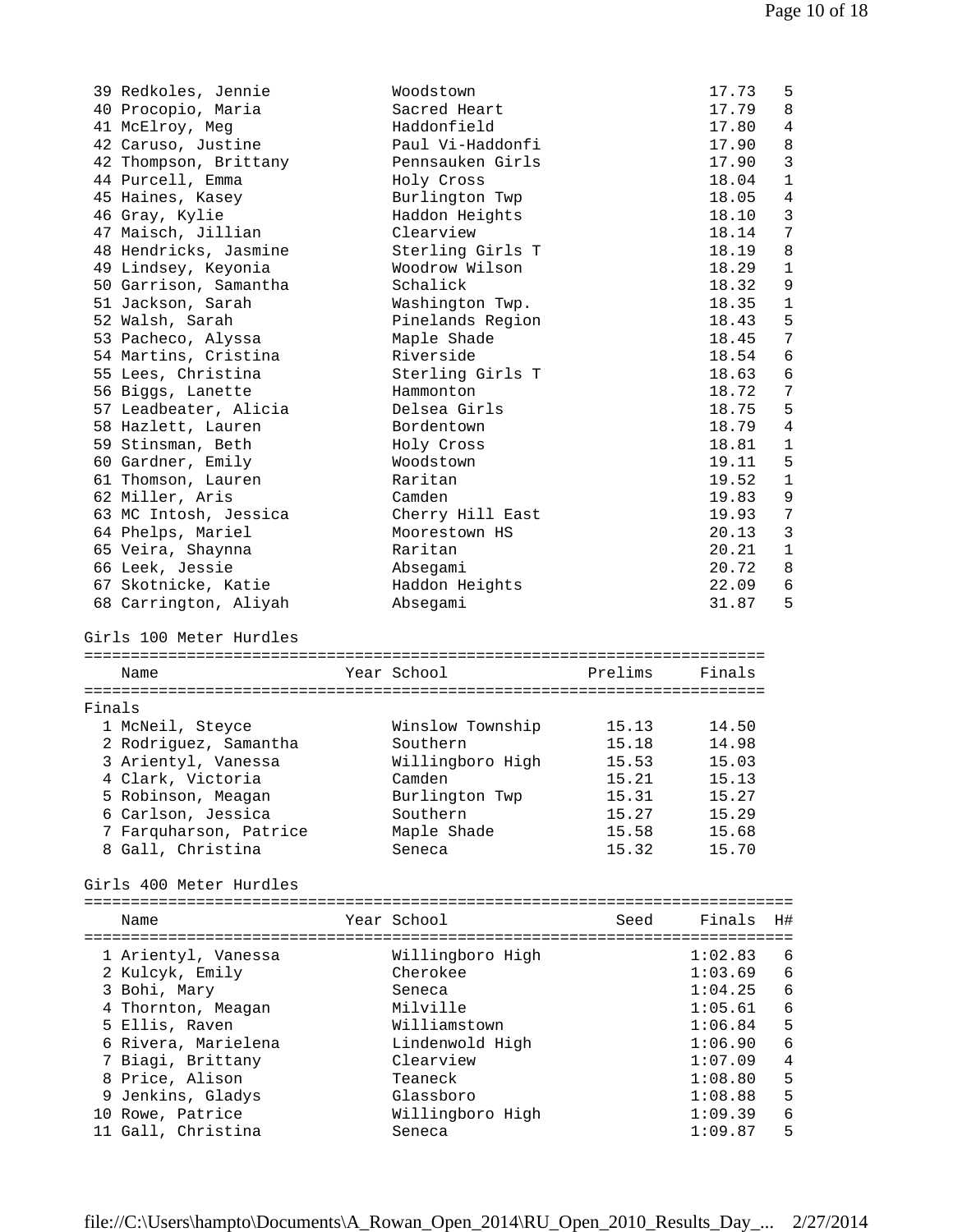| 12 Floyd, Raina       | Holy Spirit      | 1:10.25 | 5              |
|-----------------------|------------------|---------|----------------|
| 13 Poinsett, Meghan   | Salem            | 1:10.27 | 5              |
| 14 Davis, Myangel     | Milville         | 1:10.30 | 3              |
| 15 Jobs, Jordan       | Absegami         | 1:10.43 | 6              |
| 16 Camp, Katherine    | Clearview        | 1:10.44 | 4              |
| 17 Monahan, Chelsea   | Cherry Hill West | 1:10.62 | 4              |
| 18 Miller, Aris       | Camden           | 1:10.74 | 4              |
| 19 Labb, Noel         | Hammonton        | 1:10.84 | $\overline{2}$ |
| 20 Chukwurah, Atiya   | Delsea Girls     | 1:10.96 | $\overline{3}$ |
| 21 Huff, Betsy        | Williamstown     | 1:11.28 | $\mathbf{3}$   |
| 22 Purcell, Emma      | Holy Cross       | 1:11.49 | $\mathbf{3}$   |
| 23 Hendricks, Jasmine | Sterling Girls T | 1:12.30 | $\overline{4}$ |
| 24 Leadbeater, Alicia | Delsea Girls     | 1:12.80 | $\overline{2}$ |
| 25 Bennett, Claire    | Cherokee         | 1:13.13 | $\overline{2}$ |
| 26 Barber, Janeese    | Milville         | 1:13.38 | 3              |
| 27 Williams, Niki     | Williamstown     | 1:13.56 | $\mathbf{1}$   |
| 28 Anderson, Sierra   | Timber Creek     | 1:13.65 | $\mathbf{1}$   |
| 29 McKeage, Courtney  | Cherokee         | 1:14.14 | 3              |
| 30 Cocozza, Victoria  | Cinnaminson      | 1:14.41 | $\overline{2}$ |
| 31 Hunter, Amanda     | Eastern          | 1:14.78 | 2              |
| 32 Rossi, Shannon     | Riverside        | 1:15.23 | $\overline{4}$ |
| 33 Brown, Alexis      | Vineland Girls   | 1:15.88 | $\mathbf{1}$   |
| 34 Groff, Taylor      | Pitman           | 1:15.93 | 2              |
| 35 Walker, Maleeyah   | Timber Creek     | 1:16.71 | $\mathbf{1}$   |
| 36 Ringo, Elaina      | Willingboro High | 1:17.76 | $\mathbf{1}$   |
| 37 Laverty, Erin      | Holy Cross       | 1:18.80 | $\overline{2}$ |
| 38 Jackson, Capri     | Absegami         | 1:22.62 | $\overline{4}$ |
| 39 Leek, Jessie       | Absegami         | 1:23.85 | 3              |
|                       |                  |         |                |
|                       |                  |         |                |

## Girls 2000 Meter Steeplechase Seeded

| Name                  | Year School      | Seed | Finals  |
|-----------------------|------------------|------|---------|
|                       |                  |      |         |
| 1 Bettis, Christin    | Hammonton        |      | 7:25.21 |
| 2 Davis, Alexandra    | Eastern          |      | 7:27.11 |
| 3 Bythell, Kaylee     | Raritan          |      | 7:46.10 |
| 4 Caraballo, Angelica | Vineland Girls   |      | 7:59.39 |
| 5 Kotran, Ashley      | Toms River N     |      | 8:01.35 |
| 6 Knoblock, Megan     | West Deptford Gi |      | 8:03.35 |
| 7 Stapleton, Samantha | Williamstown     |      | 8:14.00 |
| 8 Mathis, Andrea      | Toms River N     |      | 8:21.06 |
| 9 Petruski, Johanna   | Toms River N     |      | 8:21.40 |
| 10 McFerren, Melissa  | Hammonton        |      | 8:21.46 |
| 11 Cullari, Kayla     | Raritan          |      | 8:39.61 |
| 12 Argudo, Kayla      | Raritan          |      | 8:46.90 |

## Girls 2000 Meter Steeplechase Unseeded

| Name                     | Year School      | Seed | Finals  |
|--------------------------|------------------|------|---------|
| 1 Wood, Gabriella        | Rancocas         |      | 7:55.44 |
| 2 Pokusa, Shannon        | Cinnaminson      |      | 8:11.13 |
| 3 Prendergast, Gabrielle | Highland         |      | 8:20.27 |
| 4 Gilson, Sara           | Paul Vi-Haddonfi |      | 8:22.34 |
| 5 Fiore, Catherine       | Paul Vi-Haddonfi |      | 8:33.94 |
| 6 Beebe, Chelsea         | Seneca           |      | 8:34.40 |
| 7 Brocco, Talia          | West Deptford Gi |      | 8:36.49 |
| 8 Cox, Sarah             | Audubon          |      | 8:44.63 |
| 9 Lees, Stephanie        | Sterling Girls T |      | 8:54.89 |
| 10 Whittington, Resheena | Triton           |      | 9:08.08 |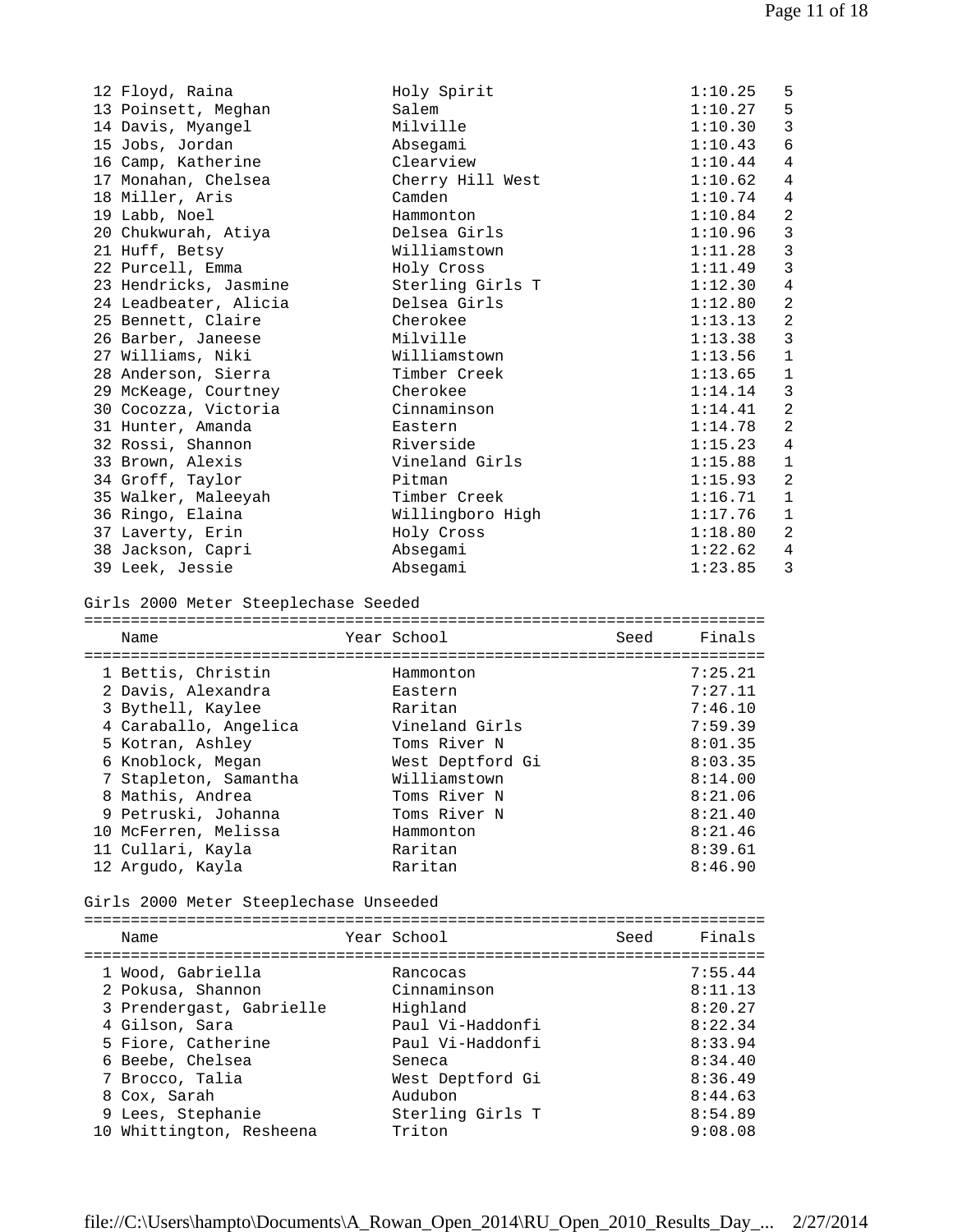| 11 Mickle, Molly    | Gloucester Catho | 9:08.52  |
|---------------------|------------------|----------|
| 12 Feast, Chelsea   | Cherry Hill West | 9:20.21  |
| 13 Boligitz, Erin   | Paul Vi-Haddonfi | 9:23.30  |
| 14 Borsellino, Lisa | Haddon Heights   | 9:31.19  |
| 15 Hovern, Dayna    | Haddon Heights   | 9:31.20  |
| 16 Axelrod, Maggie  | Absegami         | 9:38.18  |
| 17 Fraser, Lyndsey  | Woodstown        | 9:40.18  |
| 18 Miller, Katrina  | Oakcrest HS      | 9:51.17  |
| 19 Hutter, Jessica  | Oakcrest HS      | 9:51.69  |
| 20 Hesse, Michelina | Oakcrest HS      | 9:51.70  |
| 21 Hu, Sally        | Oakcrest HS      | 9:51.88  |
| 22 Presti, Gina     | Hammonton        | 9:58.98  |
| 23 Ferry, Amy       | Absegami         | 10:00.37 |
| 24 Renaud, Heather  | Absegami         | 10:00.53 |
| 25 Loh, Jennifer    | Maple Shade      | 10:05.28 |
| 26 Dubois, Laura    | Schalick         | 10:08.61 |
| 27 Heim, Gretchen   | Moorestown HS    | 10:16.53 |
| 28 Hulyo, Tetyana   | Woodstown        | 11:22.65 |

Girls High Jump Emer.Elite

| Name                    | Year School      | Seed | Finals       |
|-------------------------|------------------|------|--------------|
|                         |                  |      |              |
| 1 Jochem, Sarah         | Seneca           |      | $5 - 00.00$  |
| 2 Williams, Shailah     | Pemberton        |      | $4 - 10.00$  |
| 2 Gallon, Jasmine       | Clearview        |      | $4 - 10.00$  |
| 2 Fuller, Kirsten       | Woodstown        |      | $4 - 10.00$  |
| 2 Kobolak, Amaris       | Cinnaminson      |      | $4 - 10.00$  |
| 6 Avant, Aigner         | Penns Grove      |      | $J4 - 10.00$ |
| 7 Yanucil, Melissa      | Bordentown       |      | $J4 - 10.00$ |
| 7 Thompson, Jasmine     | Triton           |      | $J4 - 10.00$ |
| 9 Pickel, Lauren        | Pinelands Region |      | $4 - 08.00$  |
| 9 Allen, Caleah         | Williamstown     |      | $4 - 08.00$  |
| 9 Skotnicke, Katie      | Haddon Heights   |      | $4 - 08.00$  |
| 9 Thomson, Lauren       | Raritan          |      | $4 - 08.00$  |
| -- Pendelton, Asia      | Glassboro        |      | NH           |
| -- Husser, Lauren       | Woodstown        |      | NH           |
| -- Brown, Alexis        | Timber Creek     |      | NH           |
| -- Tustin, Rebecca      | Haddon Heights   |      | NH           |
| -- Mason, Erin          | Cherokee         |      | NH           |
| -- DeHaven, Katie       | Williamstown     |      | NH           |
| -- Harris, Laura        | Absegami         |      | NH           |
| -- McElroy, Meg         | Haddonfield      |      | NH           |
| -- Alexander, Mackenzie | Rancocas         |      | NH           |
| -- Garwood, Sarah       | Schalick         |      | NH           |
| -- McNally, Danielle    | Ocean City       |      | NH           |
| -- Nugent, Allie        | Haddonfield      |      | NH           |
| -- Durek, Anna          | Shawnee          |      | NH           |
| -- Scott, Nia           | Rancocas         |      | NH           |

Girls High Jump Open

| Year School<br>Seed<br>Name                                                                                                                                                                                                                  | Finals                                                       |
|----------------------------------------------------------------------------------------------------------------------------------------------------------------------------------------------------------------------------------------------|--------------------------------------------------------------|
|                                                                                                                                                                                                                                              |                                                              |
| Winslow Township<br>1 Wall, Chanel<br>Winslow Township<br>2 Higgs, Shequell<br>3 Robinson, Meagan<br>Burlington Twp<br>Burlington Twp<br>-- Haines, Kasey<br>Willingboro High<br>-- Rohn, Dyamond<br>-- Wiggins, Jasmyne<br>Winslow Township | $5 - 00.00$<br>$4 - 08.00$<br>$J4 - 08.00$<br>NΗ<br>ΝH<br>NH |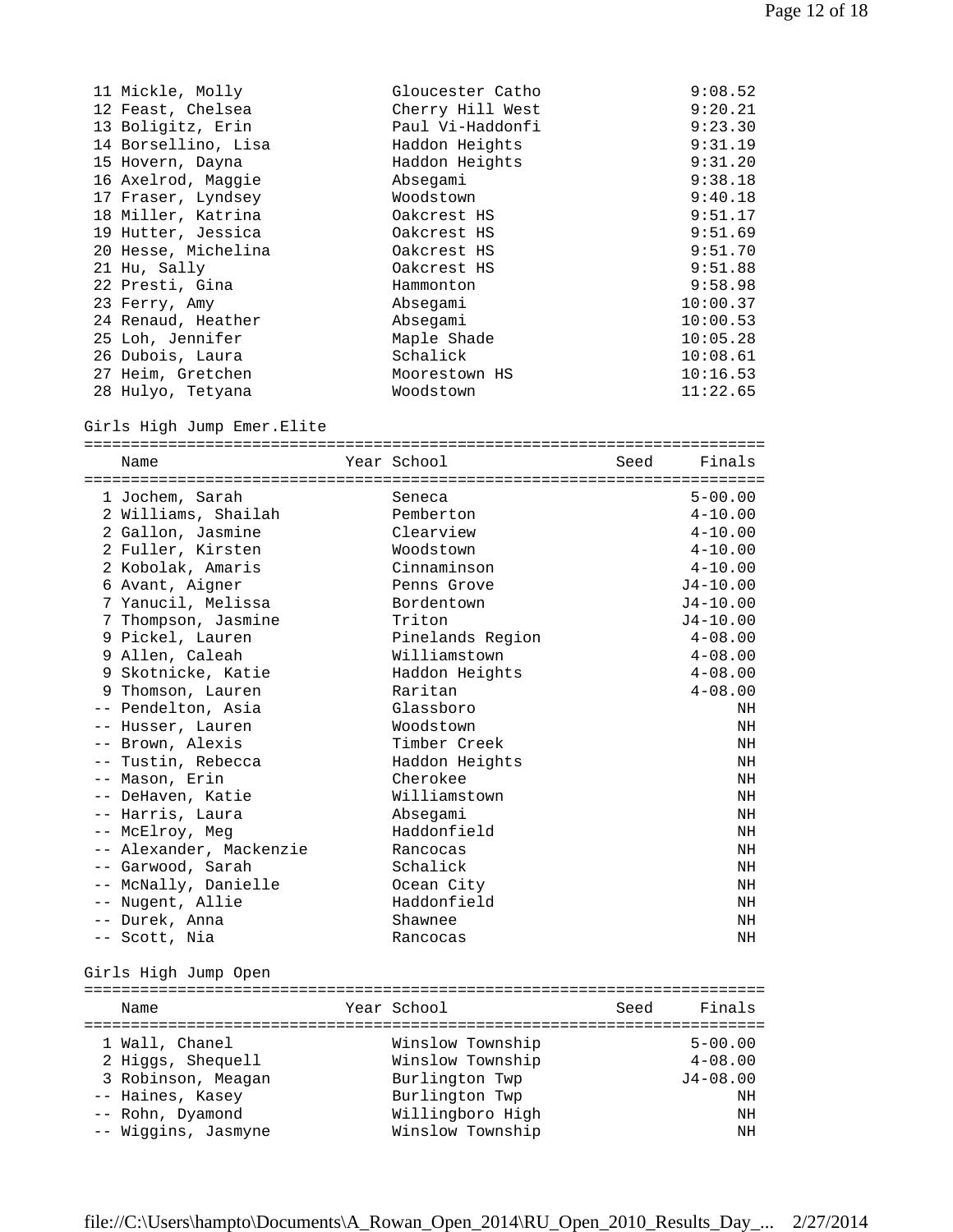| -- Smith, Ashley       | Clayton          | ΝH |
|------------------------|------------------|----|
| -- Melo, Marilyn       | Cherry Hill West | NH |
| -- Labb, Noel          | Hammonton        | NH |
| -- Hunter, Amanda      | Eastern          | NH |
| -- Kitchen, Kristen    | Oakcrest HS      | NH |
| -- Hamlet, Katherine   | Eastern          | ΝH |
| -- Abramson, Liana     | Moorestown HS    | NH |
| -- Alexander, Alyssa   | Absegami         | ΝH |
| -- Wilson, Jewell      | Eastern          | ΝH |
| -- Hornacek, Marissa   | Raritan          | NH |
| -- McGettigan, Kathryn | Moorestown HS    | NH |
| -- Snow, Kim           | Riverside        | NH |
| -- Jones, Naomi        | Highland         | NH |
| -- Henshaw, Lynnette   | Hammonton        | NH |
| -- Floyd, Raina        | Holy Spirit      | NH |
| -- Hall, Amanda        | Clayton          | ΝH |
| -- Hazlett, Lauren     | Bordentown       | NH |
| -- Still, Leeann       | Cherry Hill West | NH |
| -- Ferquson, Kamilla   | Willingboro High | NH |
| -- Jackson, Sarah      | Washington Twp.  | NH |
| -- Fox, Kelsey         | Schalick         | NH |

Girls Long Jump

| Name                     | Year School      | Seed Finals  |
|--------------------------|------------------|--------------|
|                          |                  |              |
| 1 Farugharson, Gabrielle | Williamstown     | $18 - 01.75$ |
| 2 Tobias, Tacquaya       | Olma             | $17 - 06.50$ |
| 3 Ohlson, Dana           | Southern         | $17 - 00.50$ |
| 4 Baker, Caitlyn         | Delsea Girls     | $16 - 09.75$ |
| 5 Collier, Darice        | Absegami         | $16 - 07.00$ |
| 6 Wizzard, Shaena        | Teaneck          | $16 - 06.25$ |
| 7 Junaid, Serifat        | Camden Catholic  | $16 - 06.00$ |
| 8 Thompson, Evann        | Lenape           | $16 - 02.75$ |
| 9 Butler, Denise         | Haddon Heights   | $16 - 01.25$ |
| 10 Wilkerson, Shaya      | Lenape           | $15 - 10.25$ |
| 11 Mills, Tiffany        | Teaneck          | $15 - 09.50$ |
| 12 Mason, Erin           | Cherokee         | $15 - 07.75$ |
| 12 Collazo, Cristina     | Burlington Twp   | $15 - 07.75$ |
| 14 Pierce, Sydnee        | Rancocas         | $15 - 07.00$ |
| 15 Hall, Amanda          | Clayton          | $15 - 06.50$ |
| 16 Anderson, Maxine      | Woodstown        | $15 - 06.00$ |
| 17 Kobolak, Amaris       | Cinnaminson      | $15 - 05.75$ |
| 18 Nock, Courtney        | Milville         | $15 - 05.25$ |
| 19 Monahan, Chelsea      | Cherry Hill West | $15 - 04.50$ |
| 20 Ippolito, Jordan      | Ocean City       | $15 - 04.25$ |
| 21 McGrath, Brianna      | Winslow Township | $15 - 04.00$ |
| 22 Henshaw, Lynnette     | Hammonton        | $15 - 03.50$ |
| 23 Childers, Javon       | Bridgeton        | $15 - 03.00$ |
| 24 Foster, Trenice       | Teaneck          | $15 - 01.50$ |
| 25 Stinsman, Beth        | Holy Cross       | $15 - 01.25$ |
| 26 Wall, Chanel          | Winslow Township | $15 - 00.50$ |
| 27 Carson, Emily         | Haddonfield      | $15 - 00.00$ |
| 28 Mutazz, Nazirah       | Willingboro High | $14 - 11.50$ |
| 29 Lindsey, Keyonia      | Woodrow Wilson   | $14 - 09.50$ |
| 30 Byrd, Asia            | Delsea Girls     | $14 - 09.00$ |
| 31 Yanucil, Melissa      | Bordentown       | $14 - 05.50$ |
| 32 Thompson, Jasmine     | Triton           | $14 - 05.25$ |
| 33 Jobs, Jordan          | Absegami         | $14 - 05.00$ |
| 33 Stinger, Rebecca      | Hammonton        | $14 - 05.00$ |
|                          |                  |              |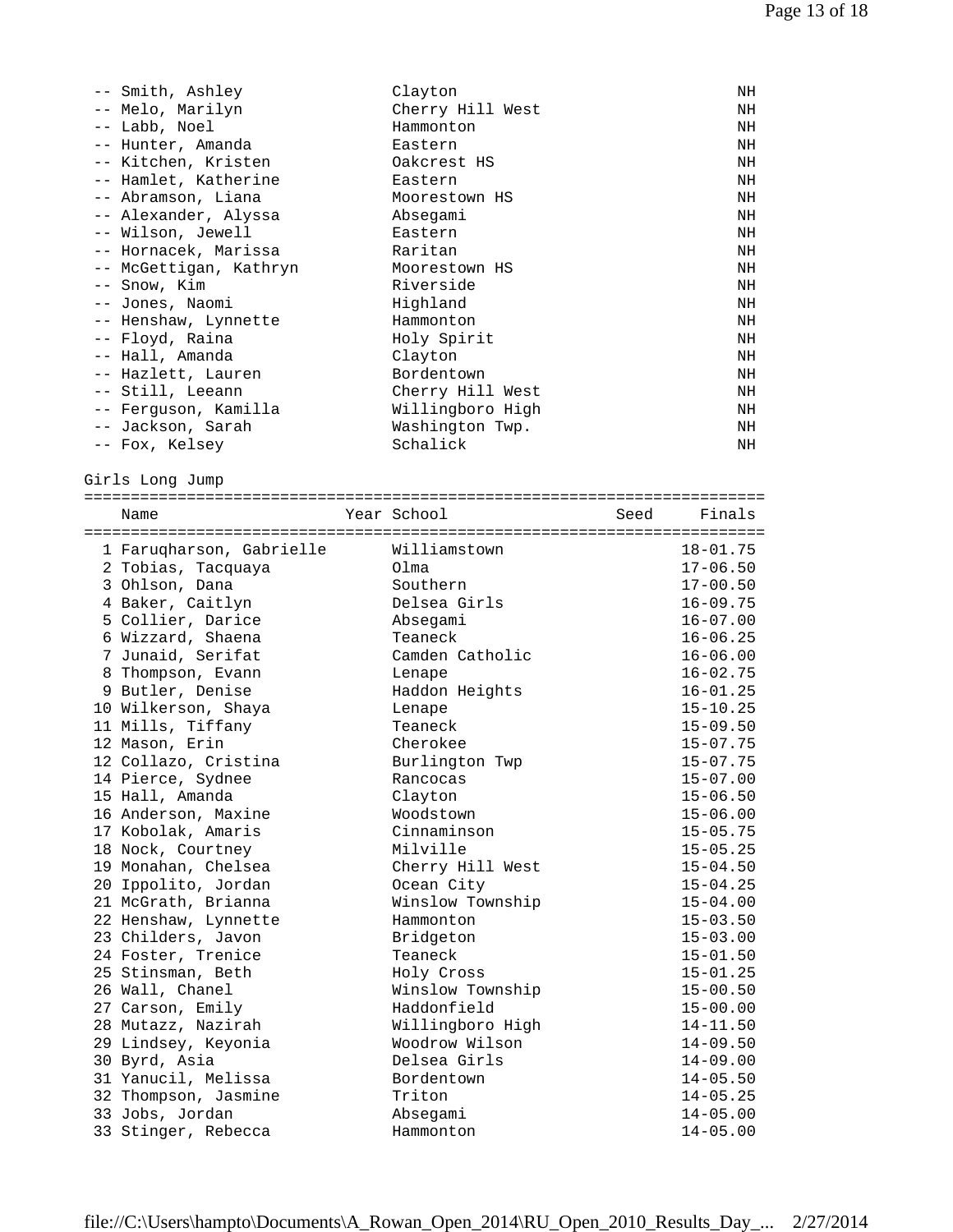| 35 Phillips, Ciera<br>36 McGowan, Shannon<br>37 Dunbar, Marilyn<br>37 Hesse, Michelina<br>39 Moss, Shaymia<br>40 Dennis, Mariah<br>41 Sanchez, Anysa<br>42 Harmon, Megan<br>43 Montague, Olivia<br>43 Williams, Stephanie<br>-- Miller, Aris<br>-- McDuffie, Dominique<br>-- Jackson, Charnita<br>-- Nadeau, Rebecca<br>-- Santarsiero, Melissa<br>-- Bealor, Grace<br>-- Patterson, Tavonja<br>-- Wiggins, Taijana<br>-- Reese, Rachel<br>-- Kang, Soozin<br>-- Blamon, Faith<br>-- Akinmade, Modupe<br>-- Walker, Sameka<br>-- Glover, Mercedes<br>-- Clark, Erin<br>-- Lawrence, Nia<br>-- Tatum, Najwa | Winslow Township<br>Sterling Girls T<br>Oakcrest HS<br>Oakcrest HS<br>Willingboro High<br>Schalick<br>Sterling Girls T<br>Salem<br>Cherokee<br>Clayton<br>Camden<br>Delsea Girls<br>Camden<br>Pinelands Region<br>Paul Vi-Haddonfi<br>Haddonfield<br>Salem<br>Milville<br>Paul Vi-Haddonfi<br>Bordentown<br>Cinnaminson<br>Williamstown<br>Maple Shade<br>Burlington Twp<br>Rancocas<br>Pemberton<br>Salem | $14 - 04.50$<br>$14 - 03.25$<br>$14 - 02.50$<br>$14 - 02.50$<br>$14 - 02.25$<br>$14 - 02.00$<br>$14 - 01.50$<br>$14 - 00.25$<br>$14 - 00.00$<br>$14 - 00.00$<br>ND<br>ND<br>ND<br>ND<br>ND<br>ND<br>ND<br>ND<br>ND<br>ND<br>ND<br>ND<br>ND<br>ND<br>ND<br>ND<br>ND |
|------------------------------------------------------------------------------------------------------------------------------------------------------------------------------------------------------------------------------------------------------------------------------------------------------------------------------------------------------------------------------------------------------------------------------------------------------------------------------------------------------------------------------------------------------------------------------------------------------------|------------------------------------------------------------------------------------------------------------------------------------------------------------------------------------------------------------------------------------------------------------------------------------------------------------------------------------------------------------------------------------------------------------|--------------------------------------------------------------------------------------------------------------------------------------------------------------------------------------------------------------------------------------------------------------------|
| -- Dickerson, Leah                                                                                                                                                                                                                                                                                                                                                                                                                                                                                                                                                                                         | Woodrow Wilson                                                                                                                                                                                                                                                                                                                                                                                             | ND                                                                                                                                                                                                                                                                 |
| Girls Shot Put Elite                                                                                                                                                                                                                                                                                                                                                                                                                                                                                                                                                                                       |                                                                                                                                                                                                                                                                                                                                                                                                            |                                                                                                                                                                                                                                                                    |
|                                                                                                                                                                                                                                                                                                                                                                                                                                                                                                                                                                                                            |                                                                                                                                                                                                                                                                                                                                                                                                            |                                                                                                                                                                                                                                                                    |
|                                                                                                                                                                                                                                                                                                                                                                                                                                                                                                                                                                                                            |                                                                                                                                                                                                                                                                                                                                                                                                            |                                                                                                                                                                                                                                                                    |
| Name                                                                                                                                                                                                                                                                                                                                                                                                                                                                                                                                                                                                       | Year School                                                                                                                                                                                                                                                                                                                                                                                                | Finals<br>Seed                                                                                                                                                                                                                                                     |
| 1 Hampton, Apresha<br>2 Rose, Janiece<br>3 Jacob, Taylor<br>4 Guerrier, Katrina<br>5 Woodard, Jessica<br>6 Holland, Chelsea<br>7 Carthan, Alicia<br>8 Scanlon, Kiki<br>9 Madden, Elizabeth<br>10 Champion, Bria<br>11 Osagie, Eman<br>12 Lake, Melissa<br>13 Butler, Kinu<br>14 Woods, Tykhese<br>15 Daniels, Amanda-Renee<br>16 Scott, Nia<br>Girls Shot Put Open                                                                                                                                                                                                                                         | Teaneck<br>Delsea Girls<br>Toms River N<br>Absegami<br>Cherokee<br>Washington Twp.<br>Bordentown<br>Washington Twp.<br>Shawnee<br>Pemberton<br>Seneca<br>Cherokee<br>Bridgeton<br>Winslow Township<br>Rancocas<br>Rancocas                                                                                                                                                                                 | $43 - 00.25$<br>$42 - 04.50$<br>$39 - 03.00$<br>$38 - 10.25$<br>$37 - 10.25$<br>$36 - 03.00$<br>$36 - 02.75$<br>$35 - 01.50$<br>$34 - 11.50$<br>$34 - 08.00$<br>$34 - 07.50$<br>$34 - 03.50$<br>$34 - 00.25$<br>$33 - 08.00$<br>$33 - 07.50$<br>$32 - 11.50$       |
|                                                                                                                                                                                                                                                                                                                                                                                                                                                                                                                                                                                                            |                                                                                                                                                                                                                                                                                                                                                                                                            |                                                                                                                                                                                                                                                                    |
| Name                                                                                                                                                                                                                                                                                                                                                                                                                                                                                                                                                                                                       | Year School                                                                                                                                                                                                                                                                                                                                                                                                | Seed<br>Finals                                                                                                                                                                                                                                                     |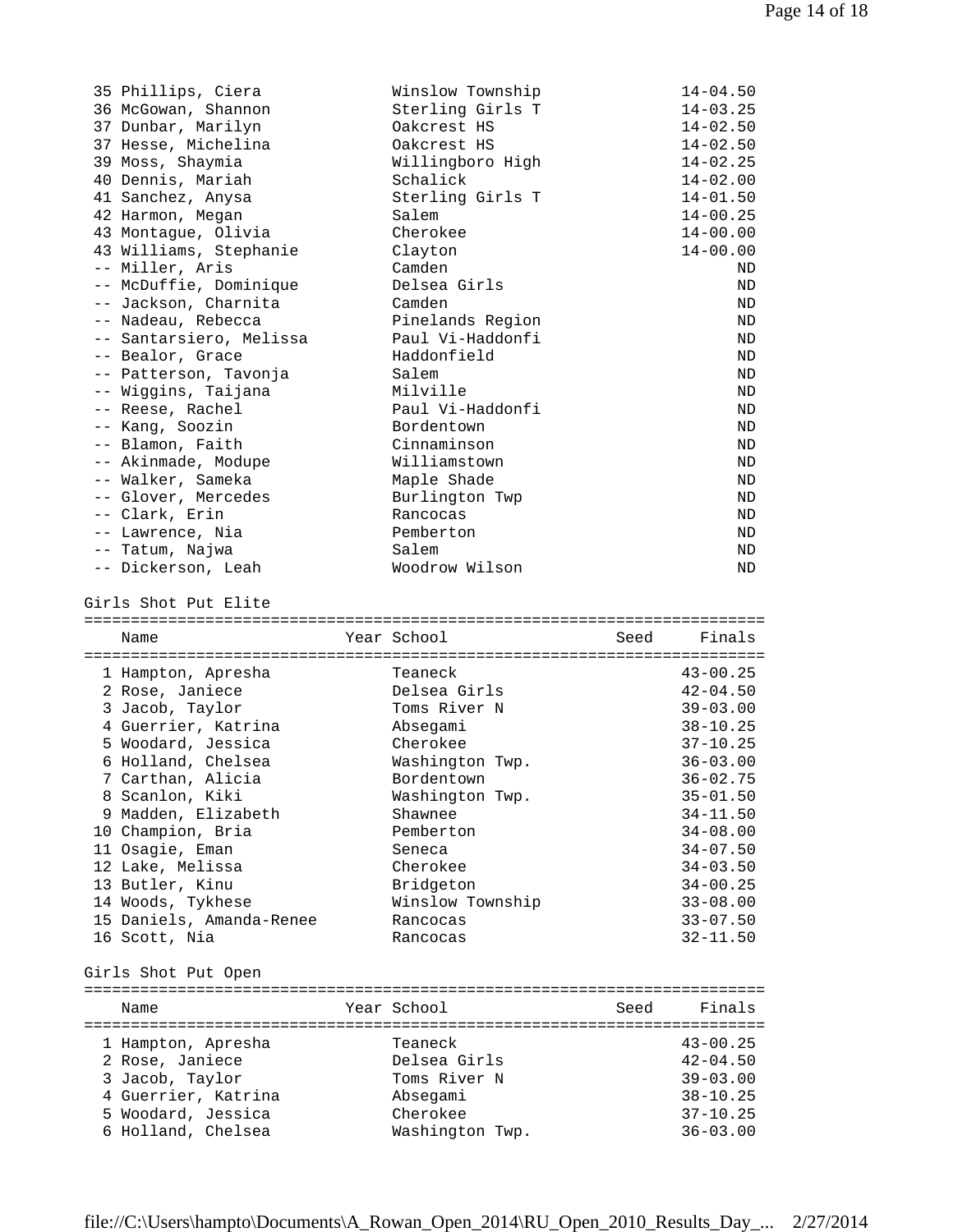| 7 Carthan, Alicia        | Bordentown       | $36 - 02.75$ |
|--------------------------|------------------|--------------|
| 8 Lyburn, Natasha        | Willingboro High | $35 - 09.00$ |
| 9 Scanlon, Kiki          | Washington Twp.  | $35 - 01.50$ |
| 10 Madden, Elizabeth     | Shawnee          | $34 - 11.50$ |
| 11 Champion, Bria        | Pemberton        | $34 - 08.00$ |
| 12 Williams, Katie       | Burlington Twp   | $34 - 07.75$ |
| 13 Osagie, Eman          | Seneca           | $34 - 07.50$ |
| 14 Lake, Melissa         | Cherokee         | $34 - 03.50$ |
| 15 Butler, Kinu          | Bridgeton        | $34 - 00.25$ |
| 16 Cioffi, Chelsea       | Pitman           | $34 - 00.00$ |
| 17 Woods, Tykhese        | Winslow Township | $33 - 08.00$ |
| 18 Daniels, Amanda-Renee | Rancocas         | $33 - 07.50$ |
|                          | Schalick         | $33 - 04.00$ |
| 19 Wright, Victoria      |                  |              |
| 20 Scott, Nia            | Rancocas         | $32 - 11.50$ |
| 21 Christian, Alasia     | Sterling Girls T | $32 - 08.00$ |
| 22 Moore, Arielle        | Highland         | $32 - 05.25$ |
| 23 Evans, Jewel          | Teaneck          | $32 - 05.00$ |
| 24 Gadson, Zenee         | Glassboro        | $32 - 03.00$ |
| 25 Lomonaco, Jessica     | Triton           | $32 - 00.25$ |
| 26 Sample, Cora          | Camden           | $31 - 11.00$ |
| 26 Martin, Amber         | Penns Grove      | $31 - 11.00$ |
| 28 Boyd, Racheal         | Riverside        | $31 - 09.75$ |
| 29 Smith, Maggie         | Paul Vi-Haddonfi | $31 - 06.50$ |
| 30 Mazza, Kayla          | Raritan          | $31 - 05.00$ |
| 31 Bauerlein, Deanna     | Raritan          | $31 - 02.00$ |
| 31 Jenkins, Nicole       | Sterling Girls T | $31 - 02.00$ |
| 33 Mansaray, Ramata      | Cherry Hill West | $31 - 00.75$ |
| 34 Thompson, Colleen     | Cherry Hill East | $30 - 11.75$ |
| 35 Burke, Treasure       | Camden Catholic  | $30 - 10.50$ |
| 36 Still, Leeann         | Cherry Hill West | $30 - 10.25$ |
| 37 Moore, Micaela        | Lindenwold High  | $30 - 10.00$ |
| 38 Taylor, Kam'bryn      | Glassboro        | $30 - 05.25$ |
| 38 Lawler, Kamara        | Ocean City       | $30 - 05.25$ |
| 40 Pringle, Ciane        | Lenape           | $30 - 04.00$ |
| 41 Jones, Samone         | Bridgeton        | $30 - 00.00$ |
| 42 Kleinert, Marie       | Williamstown     | $29 - 08.00$ |
| 43 Spencer, Corrine      |                  | $29 - 05.50$ |
|                          | Burlington Twp   |              |
| 43 Owens, Kiyah          | West Deptford Gi | $29 - 05.50$ |
| 45 McNeal, Brittney      | Eastern          | $29 - 05.00$ |
| 46 McDermott, April      | Hammonton        | $29 - 00.50$ |
| -- DeFilippis, Dominique | Oakcrest HS      | ND           |
| -- Simons, Kalisha       | Haddon Heights   | ND           |
| -- Marshall, Sheena      | Willingboro High | ND           |
| -- Lovett, Barbara       | Absegami         | ND           |
| -- McCoy, Geneva         | Winslow Township | ND           |
| -- Wiley, Carolyn        | Lenape           | ND           |
| -- Bracey, Danielle      | Bordentown       | ND           |
| -- Marchal, Brianna      | Southern         | ND           |
| -- Anderson, Tati        | Toms River N     | ND           |
| -- Brown, Rosica         | Vineland Girls   | ND           |
| -- Martin, Jasmine       | Timber Creek     | ND           |
| -- Banks, Shyeeda        | West Deptford Gi | ND           |
| -- Wenzel, Cora          | Ocean City       | ND           |
| -- Kearny, Sheila        | Haddonfield      | ND           |
| -- Vaugh, Iesha          | Camden           | ND           |
| -- Bua, Arianna          | Clearview        | ND           |
| -- Walton, Yadijah       | Highland         | ND           |
| -- Thomas, Tia           | Williamstown     | ND           |
| -- Bowen, Jeanette       | Clayton          | ND           |
| -- Blamon, Faith         | Cinnaminson      | ND           |
|                          |                  |              |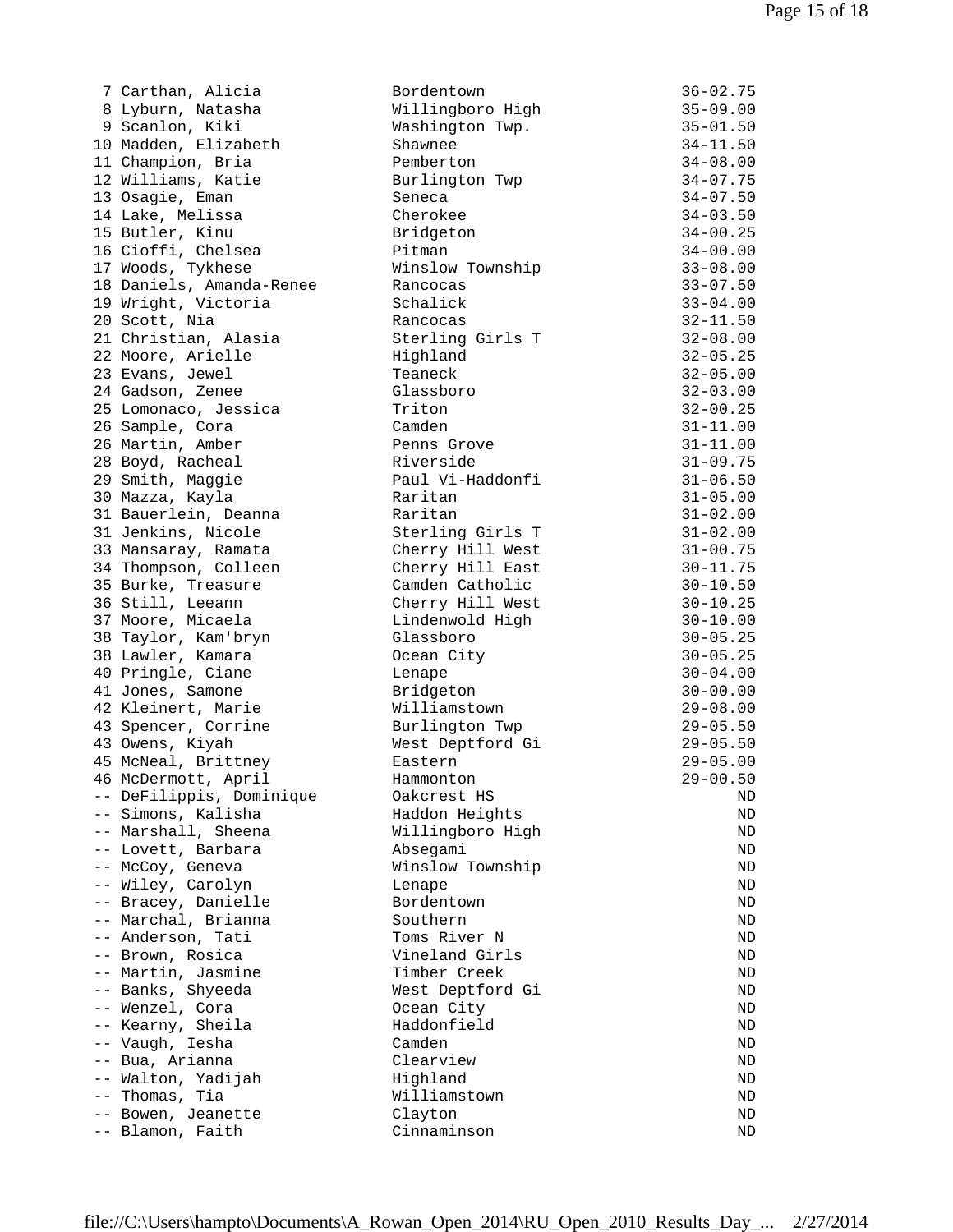Girls Javelin Throw Combined

| Name                                    | Year School      | Seed | Finals     |
|-----------------------------------------|------------------|------|------------|
| 1 Lake, Melissa                         | Cherokee         |      | $130 - 09$ |
| 2 Braidi, Leah                          | Sacred Heart     |      | $121 - 02$ |
| 3 Ford, Javona                          | Milville         |      | $119 - 09$ |
| 4 Anderson, Jackie                      | Raritan          |      | $117 - 08$ |
| 5 Glover, Mercedes                      | Burlington Twp   |      | $117 - 05$ |
|                                         |                  |      | $117 - 00$ |
| 6 Dorres, Sarah<br>7 Williams, Victoria | Holy Cross       |      |            |
|                                         | Burlington Twp   |      | $109 - 03$ |
| 7 Reese, Kelsey                         | Paul Vi-Haddonfi |      | $109 - 03$ |
| 9 Salkowski, Ali                        | Washington Twp.  |      | $108 - 10$ |
| 10 Orth, Valarie                        | Schalick         |      | $106 - 10$ |
| 11 Hudik, Breanna                       | Bordentown       |      | $106 - 05$ |
| 12 Berry, Jeanne                        | Delsea Girls     |      | $106 - 04$ |
| 13 Helmstetter, Jessica                 | Raritan          |      | $106 - 03$ |
| 14 Bradway, Bonnie                      | Penns Grove      |      | $105 - 08$ |
| 15 Weems, Ashli                         | Milville         |      | $103 - 09$ |
| 16 Simovic, Barbara                     | Southern         |      | $102 - 04$ |
| 17 Roney, Meghan                        | Haddon Heights   |      | $100 - 05$ |
| 18 Watson, Pam                          | Haddon Heights   |      | $100 - 00$ |
| 19 Mirabelli, Jenna                     | Rancocas         |      | $99 - 06$  |
| 19 ambacher, alissa                     | Pitman           |      | $99 - 06$  |
| 21 Newman, Stephanie                    | Toms River N     |      | $99 - 00$  |
| 22 Yanucil, Kelly                       | Bordentown       |      | $98 - 11$  |
| 23 Smith, Brittany                      | Woodbury         |      | $98 - 10$  |
| 24 Ernst, Karli                         | Olma             |      | $98 - 04$  |
| 25 Wenzel, Cora                         | Ocean City       |      | $96 - 10$  |
| 26 Cox, Sarah                           | Audubon          |      | $96 - 06$  |
| 27 Woods, Tykhese                       | Winslow Township |      | $96 - 01$  |
| 28 Howard, Colleen                      | Holy Cross       |      | $95 - 01$  |
| 29 Jimenez, Maria                       | Vineland Girls   |      | $94 - 09$  |
| 30 Chelf, Courtnaey                     | Triton           |      | $94 - 06$  |
| 31 McDermott, April                     | Hammonton        |      | $93 - 09$  |
| 32 Stinsman, Samantha                   | Lenape           |      | $92 - 06$  |
| 33 Still, Carla                         | Cherry Hill West |      | $90 - 10$  |
| 34 Moore, Micaela                       | Lindenwold High  |      | $90 - 09$  |
| 35 Jones, Samone                        | Bridgeton        |      | $90 - 02$  |
| 36 Goins, Christine                     | Cherry Hill East |      | $89 - 03$  |
| 37 Gilligan, Shannon                    | Sterling Girls T |      | $89 - 02$  |
| 38 McMunn, Lauren                       | Oakcrest HS      |      | $88 - 02$  |
| 39 Madden, Elizabeth                    | Shawnee          |      | $86 - 11$  |
| 40 Durham, Morgan                       | Clayton          |      | $86 - 08$  |
| 41 Atkinson, Megan                      | Hammonton        |      | $86 - 05$  |
| 42 Radovich, Amanda                     | Maple Shade      |      |            |
|                                         |                  |      | $84 - 06$  |
| 43 Woodard, Jessica                     | Cherokee         |      | $84 - 02$  |
| 44 Barrick, Ciara                       | Ocean City       |      | $82 - 03$  |
| 45 Schemichen, Kristie                  | Pinelands Region |      | $82 - 00$  |
| 45 Blamon, Faith                        | Cinnaminson      |      | $82 - 00$  |
| 47 MacRae, Brittany                     | Triton           |      | $81 - 11$  |
| -- Kozachyn, Kate                       | Gloucester Catho |      | ND         |
| -- Dennen, Sydney                       | Woodbury         |      | ND         |
| -- Forte, Katherine                     | Cinnaminson      |      | ND         |
| -- Gould, Nicole                        | Malboro          |      | ND         |
| -- Still, Leeann                        | Cherry Hill West |      | ND         |
| -- Kennedy, Catherine                   | Sacred Heart     |      | ND         |
| -- Mirabelli, Lauren                    | Rancocas         |      | ND         |
| -- Atwater, Katie                       | Shawnee          |      | ΝD         |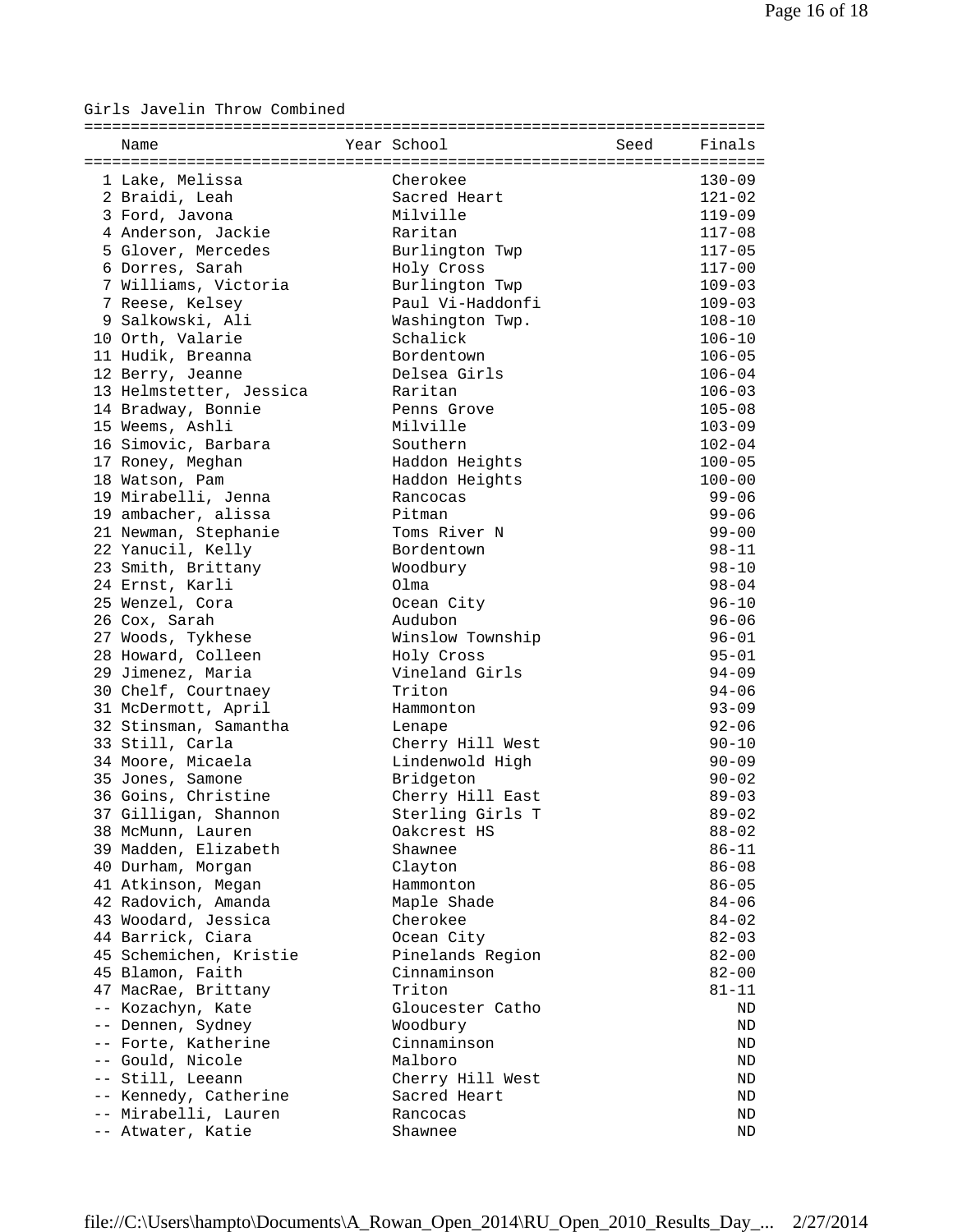| -- Gallon, Jasmine    | Clearview        | ND |
|-----------------------|------------------|----|
| -- Mutazz, Tiye Saran | Willingboro High | ND |
| -- Mezzasalma, Elaina | Malboro          | ND |
| -- Miller, Zoey       | Washington Twp.  | ND |

Girls Javelin Throw Elite

| Name                  | Year School      | Seed | Finals     |
|-----------------------|------------------|------|------------|
|                       |                  |      |            |
| 1 Lake, Melissa       | Cherokee         |      | $130 - 09$ |
| 2 Braidi, Leah        | Sacred Heart     |      | $121 - 02$ |
| 3 Ford, Javona        | Milville         |      | $119 - 09$ |
| 4 Anderson, Jackie    | Raritan          |      | $117 - 08$ |
| 5 Reese, Kelsey       | Paul Vi-Haddonfi |      | $109 - 03$ |
| 6 Hudik, Breanna      | Bordentown       |      | $106 - 05$ |
| 7 Berry, Jeanne       | Delsea Girls     |      | $106 - 04$ |
| 8 Weems, Ashli        | Milville         |      | $103 - 09$ |
| 9 Simovic, Barbara    | Southern         |      | $102 - 04$ |
| 10 Roney, Meghan      | Haddon Heights   |      | $100 - 05$ |
| 11 Ernst, Karli       | Olma             |      | $98 - 04$  |
| 12 Jimenez, Maria     | Vineland Girls   |      | $94 - 09$  |
| 13 Chelf, Courtnaey   | Triton           |      | $94 - 06$  |
| -- Gould, Nicole      | Malboro          |      | ND         |
| -- Mezzasalma, Elaina | Malboro          |      | ND         |

Outdoor Pentathlon: #2 Girls 100 Meter Hurdles Outdoor Pentathlon

| Name                 | Year School      | Finals Points |     |
|----------------------|------------------|---------------|-----|
| 1 Newman, Nyrae      | Milville         | 15.25         | 809 |
| 2 Bradley, Kristen   | Shawnee          | 15.83         | 735 |
| 3 Kustera, Magan     | West Deptford Gi | 16.43         | 662 |
| 4 Potrzuski, Shona   | Pitman           | 16.81         | 618 |
| 5 Willie, Hunter     | Toms River N     | 17.52         | 539 |
| 6 Garretson, Rebecca | Hammonton        | 17.56         | 535 |
| 7 Johnston, Katie    | Haddonfield      | 18.94         | 396 |
| 8 Celona, Lauren     | Hammonton        | 19.11         | 380 |

## Outdoor Pentathlon: #3 Girls High Jump Outdoor Pentathlon

| Name                                    | Year School                  | Finals Points  |            |
|-----------------------------------------|------------------------------|----------------|------------|
| 1 Bradley, Kristen                      | Shawnee                      | 1.62m          | 759        |
| 2 Kustera, Magan<br>2 Newman, Nyrae     | West Deptford Gi<br>Milville | 1.52m<br>1.52m | 644<br>644 |
| 4 Willie, Hunter<br>5 Celona, Lauren    | Toms River N<br>Hammonton    | 1.47m<br>1.42m | 588<br>534 |
| 6 Johnston, Katie                       | Haddonfield                  | 1.37m          | 481        |
| 6 Blake, Nichelle<br>6 Potrzuski, Shona | Pemberton<br>Pitman          | 1.37m<br>1.37m | 481<br>481 |
| -- Garretson, Rebecca                   | Hammonton                    | ΝH             |            |

## Outdoor Pentathlon: #1 Girls Shot Put Outdoor Pentathlon

| Name               |  | Year School      |  | Finals Points |     |  |  |
|--------------------|--|------------------|--|---------------|-----|--|--|
|                    |  |                  |  |               |     |  |  |
| 1 Blake, Nichelle  |  | Pemberton        |  | 9.53m         | 499 |  |  |
| 2 Johnston, Katie  |  | Haddonfield      |  | 9.25m         | 480 |  |  |
| 3 Kustera, Magan   |  | West Deptford Gi |  | 8.88m         | 456 |  |  |
| 4 Bradley, Kristen |  | Shawnee          |  | 8.51m         | 432 |  |  |